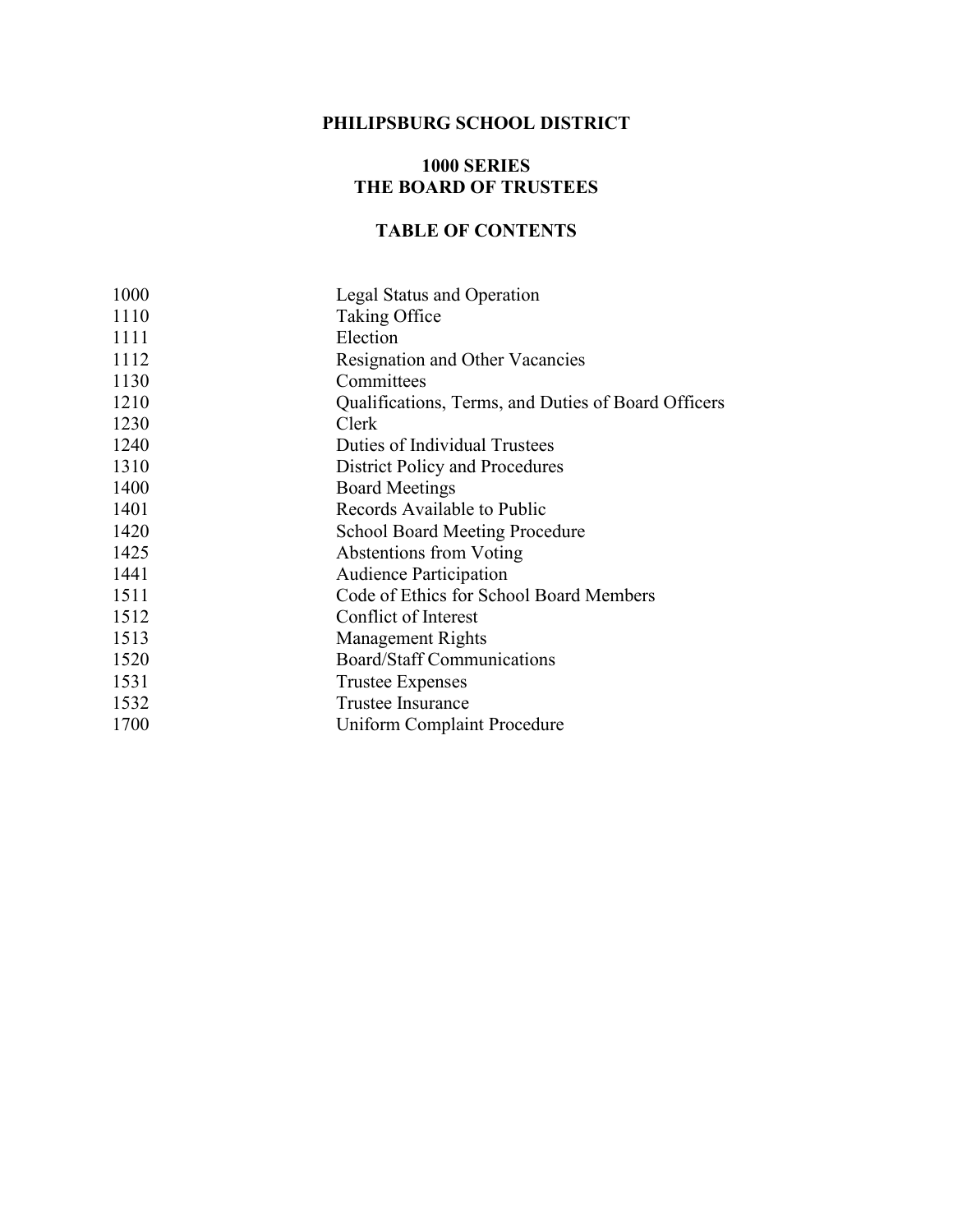| $\mathbf{1}$   | <b>Philipsburg School District</b>   |                 |                                                                                                      |      |
|----------------|--------------------------------------|-----------------|------------------------------------------------------------------------------------------------------|------|
| 2              |                                      |                 |                                                                                                      |      |
| 3              | THE BOARD OF TRUSTEES                |                 |                                                                                                      | 1000 |
| $\overline{4}$ |                                      |                 |                                                                                                      |      |
| 5              | <b>Legal Status and Organization</b> |                 |                                                                                                      |      |
| 6<br>$\tau$    |                                      |                 | The Board of Trustees of Philipsburg School District No. 1 is the governmental entity                |      |
| 8              |                                      |                 | established by the State of Montana to plan and direct all aspects of the District's operations.     |      |
| 9              |                                      |                 |                                                                                                      |      |
| 10             |                                      |                 | Policies of the Board define its organization and the manner of conducting its official business.    |      |
| 11             |                                      |                 | The operating policies of the Board are those that it adopts from time to time to facilitate the     |      |
| 12             | performance of its responsibilities. |                 |                                                                                                      |      |
| 13             |                                      |                 |                                                                                                      |      |
| 14             | Membership                           |                 |                                                                                                      |      |
| 15             |                                      |                 |                                                                                                      |      |
| 16             |                                      |                 | The District is governed by a Board of Trustees consisting of five (5) members. The District is      |      |
| 17             | Class 2 districts.                   |                 | classified as a Class 2 district and is operated according to the laws and regulations pertaining to |      |
| 18<br>19       |                                      |                 |                                                                                                      |      |
| 20             |                                      |                 | All trustees shall participate on an equal basis with other members in all business transactions     |      |
| 21             | pertaining to the District.          |                 |                                                                                                      |      |
| 22             |                                      |                 |                                                                                                      |      |
| 23             |                                      |                 |                                                                                                      |      |
| 24             | Legal Reference:                     | § 20-3-323, MCA | District policy and record of acts                                                                   |      |
| 25             |                                      | § 20-3-324, MCA | Powers and duties                                                                                    |      |
| 26             |                                      | § 20-3-341, MCA | Number of trustee positions in elementary school                                                     |      |
| 27             |                                      |                 | districts                                                                                            |      |
| 28             |                                      | § 20-3-351, MCA | Number of trustee positions in high school district                                                  |      |
| 29<br>30       |                                      |                 |                                                                                                      |      |
| 31             | Policy History:                      |                 |                                                                                                      |      |
| 32             | Adopted on:                          |                 |                                                                                                      |      |
| 33             | Reviewed on:                         |                 |                                                                                                      |      |
| 34             | Revised on:                          |                 |                                                                                                      |      |
|                |                                      |                 |                                                                                                      |      |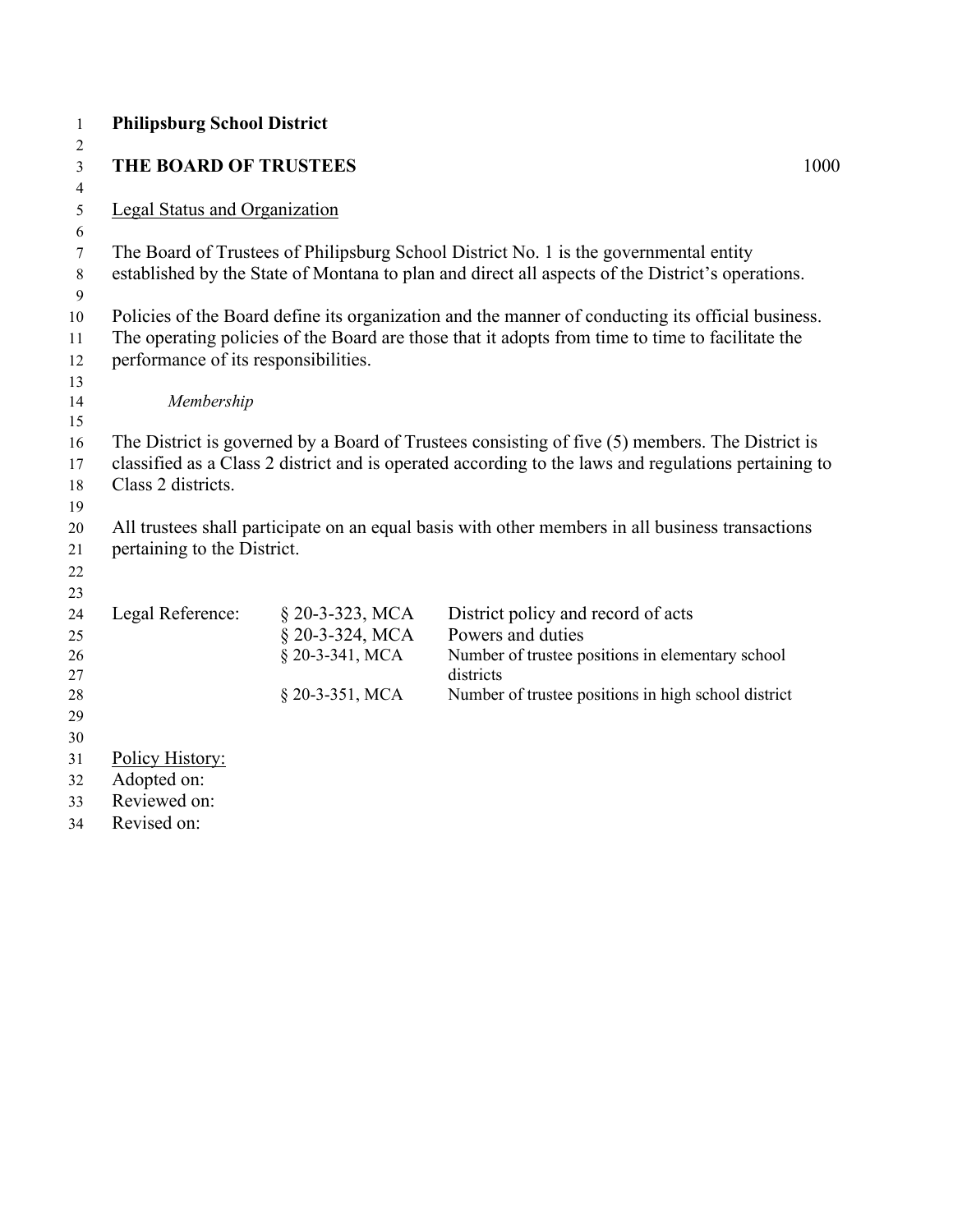| $\mathbf{1}$     | <b>Philipsburg School District</b> |                   |                                                                                                        |
|------------------|------------------------------------|-------------------|--------------------------------------------------------------------------------------------------------|
| 2                |                                    |                   |                                                                                                        |
| 3                | <b>THE BOARD OF TRUSTEES</b>       |                   | 1110                                                                                                   |
| 4                |                                    |                   |                                                                                                        |
| 5                | <b>Taking Office</b>               |                   |                                                                                                        |
| 6                |                                    |                   |                                                                                                        |
| $\boldsymbol{7}$ |                                    |                   | A newly elected trustee shall take office as soon as election results have been certified and the      |
| $8\,$            |                                    |                   | newly elected trustee has taken and subscribed to an oath to faithfully and impartially discharge      |
| 9                |                                    |                   | the duties of the office to the best of his/her ability. The person shall qualify by taking an oath of |
| 10               |                                    |                   | office administered by the county superintendent, the superintendent's designee, or any officer        |
| 11               |                                    |                   | provided for by law. Such oath must be filed with the county superintendent not more than              |
| 12               |                                    |                   | fifteen (15) days after the receipt of the certificate of election or the appointment.                 |
| 13               |                                    |                   |                                                                                                        |
| 14               |                                    |                   | Except as otherwise provided by law, trustees shall hold office for terms of three (3) years, or       |
| 15               |                                    |                   | until successors are elected and qualified. Terms of trustees are staggered as provided by law.        |
| 16<br>17         | Cross Reference:                   | Policy 1113       | Vacancies                                                                                              |
| 18               |                                    |                   |                                                                                                        |
| 19               |                                    |                   |                                                                                                        |
| 20               | Legal References:                  | $§ 1-6-101, MCA$  | Officers who may administer oaths                                                                      |
| 21               |                                    | $§$ 2-16-116, MCA | Power to administer oaths                                                                              |
| 22               |                                    | § 20-1-202, MCA   | Oath of office                                                                                         |
| 23               |                                    | $§$ 20-3-301, MCA | Election and term of office                                                                            |
| 24               |                                    | $$20-3-307, MCA$  | Qualification and oath                                                                                 |
| 25               |                                    |                   |                                                                                                        |
| 26               | Policy History:                    |                   |                                                                                                        |
| 27               | Adopted on:                        |                   |                                                                                                        |
| 28               | Reviewed on:                       |                   |                                                                                                        |
| 29               | Revised on:                        |                   |                                                                                                        |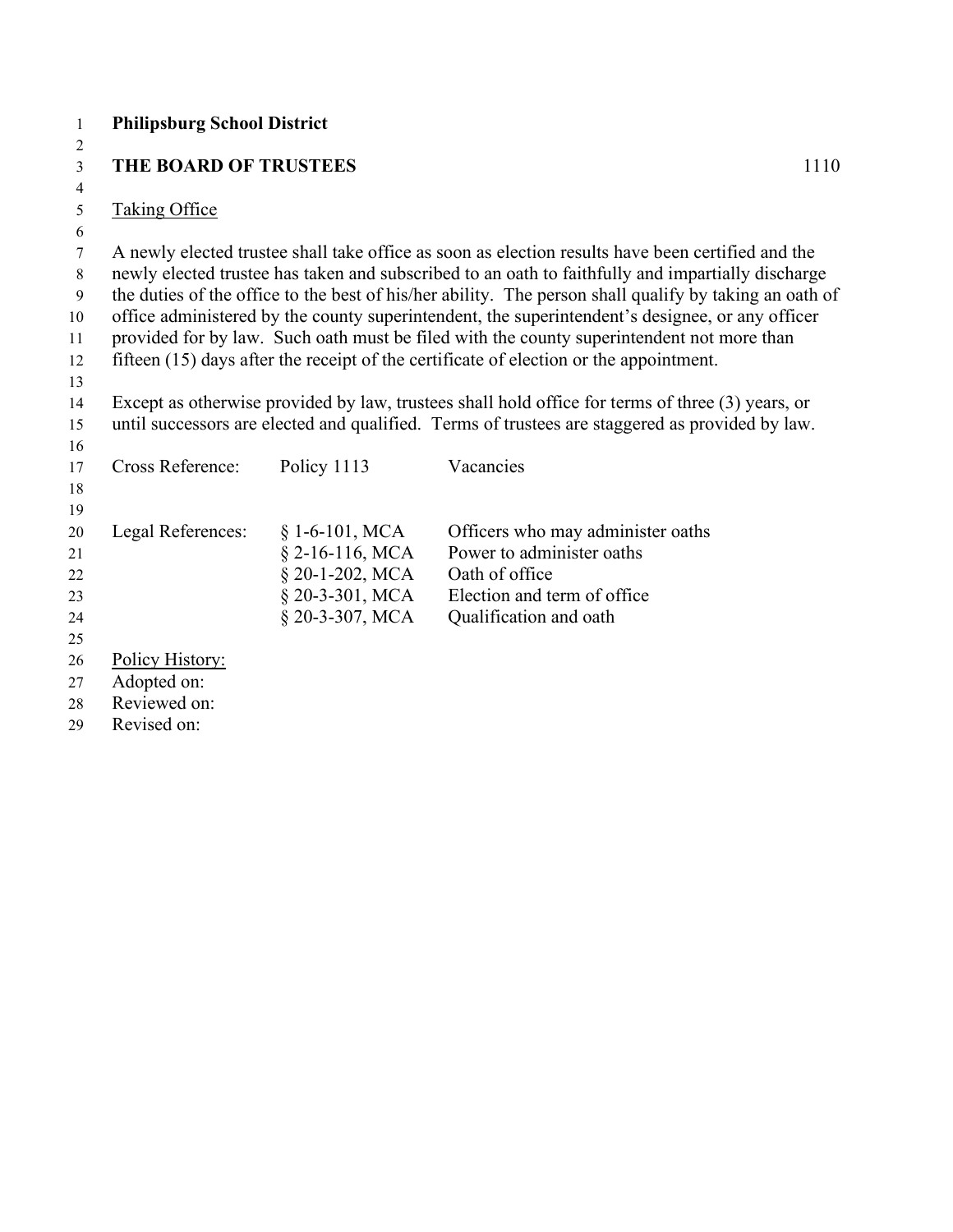|  | <b>Philipsburg School District</b> |  |  |
|--|------------------------------------|--|--|
|--|------------------------------------|--|--|

## **THE BOARD OF TRUSTEES**

 $\begin{array}{c} 2 \\ 3 \\ 4 \\ 5 \end{array}$ Election

 $\frac{1111}{\text{page 1 of 2}}$ 

| 6                      |                         |                                                                |                                                                                                        |
|------------------------|-------------------------|----------------------------------------------------------------|--------------------------------------------------------------------------------------------------------|
| $\boldsymbol{7}$       |                         |                                                                | Elections conducted by the District are nonpartisan and are governed by applicable election laws       |
| $8\,$                  |                         |                                                                | as found in Titles 13 and 20 of the Montana Code. The ballot at such elections may include             |
| $\boldsymbol{9}$<br>10 |                         |                                                                | candidates for trustee positions, various public policy propositions, and advisor questions.           |
| 11                     |                         |                                                                | Board elections shall take place on the first $(1st)$ Tuesday after the first $(1st)$ Monday in May of |
| 12                     |                         |                                                                | each year. Any person who is a qualified voter of the District is legally qualified to become a        |
| 13                     |                         |                                                                | trustee. A declaration of intent to be a candidate must be submitted to the District Clerk at least    |
| 14                     |                         |                                                                | forty (40) days before the regular school election day. If different terms are to be filled, the term  |
| 15                     |                         |                                                                | for the position for which the candidate is filing must also be indicated. Any person seeking to       |
| 16                     |                         |                                                                | become a write-in candidate for a trustee position shall file a declaration of intent no later than    |
| 17                     |                         |                                                                | 5:00 p.m. on the day before the ballot certification deadline. If the number of candidates filing      |
| 18                     |                         |                                                                | for vacant positions or filing a declaration of intent to be a write-in candidate is equal to or less  |
| 19                     |                         |                                                                | than the number of positions to be elected, the trustees may cancel the election and shall give        |
| 20                     |                         |                                                                | notice no later than thirty (30) days before the election that a trustee election will not take place. |
| 21                     |                         |                                                                | If a trustee election is not held, the trustees shall declare the candidates elected by acclamation    |
| 22                     |                         | and shall issue a "certificate of election" to each candidate. |                                                                                                        |
| 23                     |                         |                                                                |                                                                                                        |
| 24                     |                         |                                                                | A candidate intending to withdraw from the election shall send a statement of withdrawal to the        |
| 25                     |                         |                                                                | clerk of the district containing all information necessary to identify the candidate and the office    |
| 26                     |                         |                                                                | for which the candidate filed. The statement of withdrawal must be acknowledged by the clerk           |
| $27\,$                 |                         |                                                                | of the district. A candidate may not withdraw after 5:00 p.m. the day before the ballot                |
| 28                     | certification deadline. |                                                                |                                                                                                        |
| 29                     |                         |                                                                |                                                                                                        |
| 30                     |                         |                                                                | In the event of an unforeseen emergency occurring on the date scheduled for the funding                |
| 31                     |                         |                                                                | election, the district will be allowed to reschedule the election for a different day of the calendar  |
| 32                     | year.                   |                                                                |                                                                                                        |
| 33                     |                         |                                                                |                                                                                                        |
| 34                     |                         |                                                                | In years when the Legislature meets in regular session or in a special session that affects school     |
| 35                     |                         |                                                                | funding, the trustees may order the election on a date other than the regular school election day      |
| 36                     |                         |                                                                | in order for the electors to consider a proposition requesting additional funding under $\S 20-9$ -    |
| 37                     | 353, MCA.               |                                                                |                                                                                                        |
| $38\,$                 |                         |                                                                |                                                                                                        |
| 39                     | Legal Reference:        | § 13-10-211, MCA                                               | Declaration of intent for write-in candidates<br>Annual election                                       |
| 40                     |                         | § 20-3-304, MCA<br>§ 20-3-305, MCA                             | Candidate qualification, nomination and withdrawal                                                     |
| 41<br>42               |                         | $§$ 20-3-313, MCA                                              | Election by acclamation - notice                                                                       |
| 43                     |                         | § 20-3-322, MCA                                                | Meetings and quorum                                                                                    |
| 44                     |                         |                                                                |                                                                                                        |
|                        |                         |                                                                |                                                                                                        |

- 
-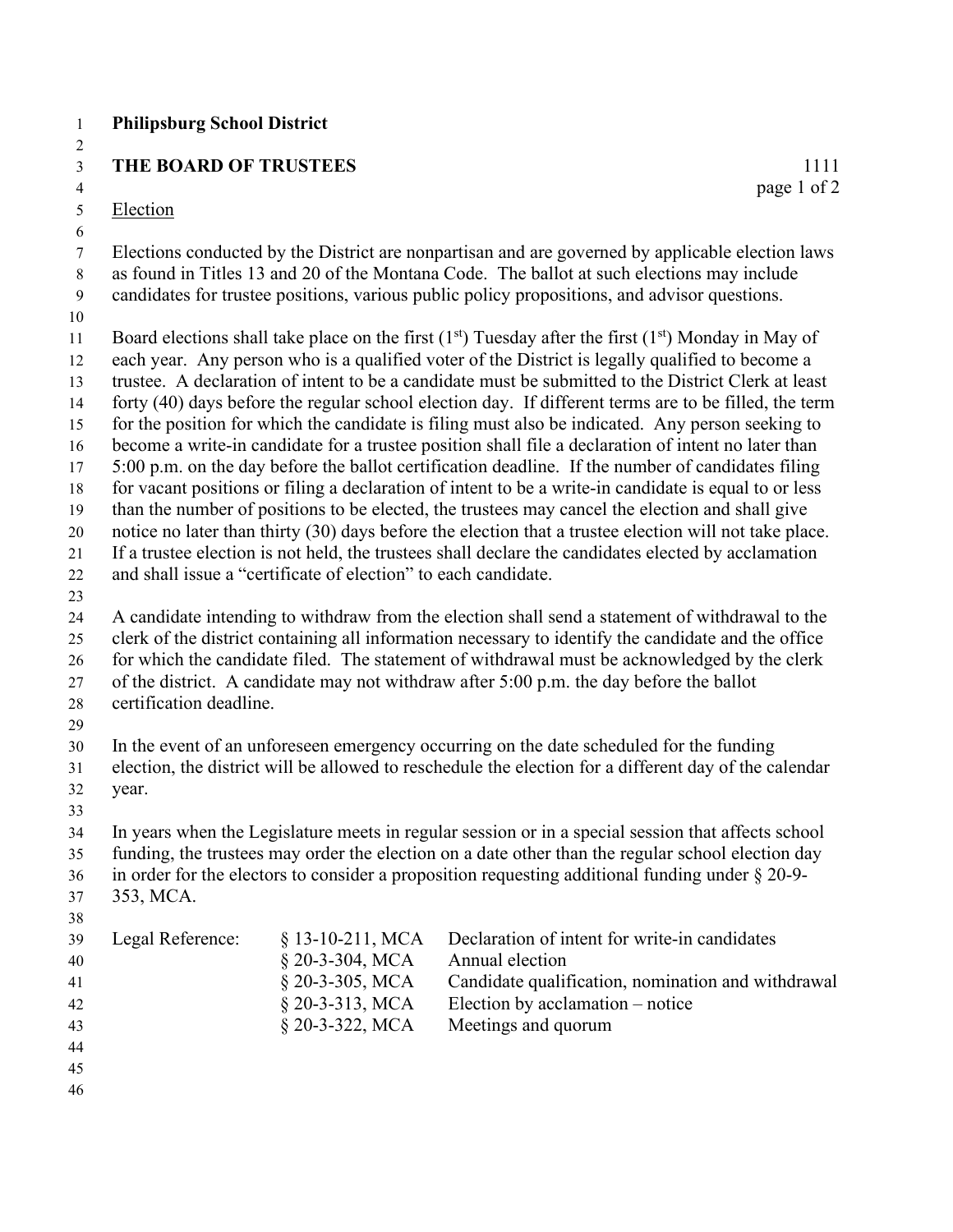|                |                 |                                         | 1111                                                 |
|----------------|-----------------|-----------------------------------------|------------------------------------------------------|
|                |                 |                                         | page 2 of 2                                          |
| 3              |                 |                                         |                                                      |
| $\overline{4}$ |                 |                                         |                                                      |
| 5              |                 | $\S$ 20-3-324(4), MCA Powers and duties |                                                      |
| -6             |                 | § 20-3-344, MCA                         | Nomination of candidates by petition in first-class  |
|                |                 |                                         | elementary district                                  |
| 8              |                 | $§$ 20-9-353, MCA                       | Additional financing for general fund – election for |
| -9             |                 |                                         | authorization to impose                              |
| 10             |                 | $\S$ 20-20-105, MCA                     | Regular school election day and special school       |
| 11             |                 |                                         | $elections - limitation - exception$                 |
| 12             |                 | $$20-20-204, MCA$                       | <b>Election Notice</b>                               |
| 13             |                 | § 20-20-301, MCA                        | Qualifications of elector                            |
| 14             |                 |                                         |                                                      |
| 15             | Policy History: |                                         |                                                      |

- Adopted on:
- Reviewed on:
- Revised on: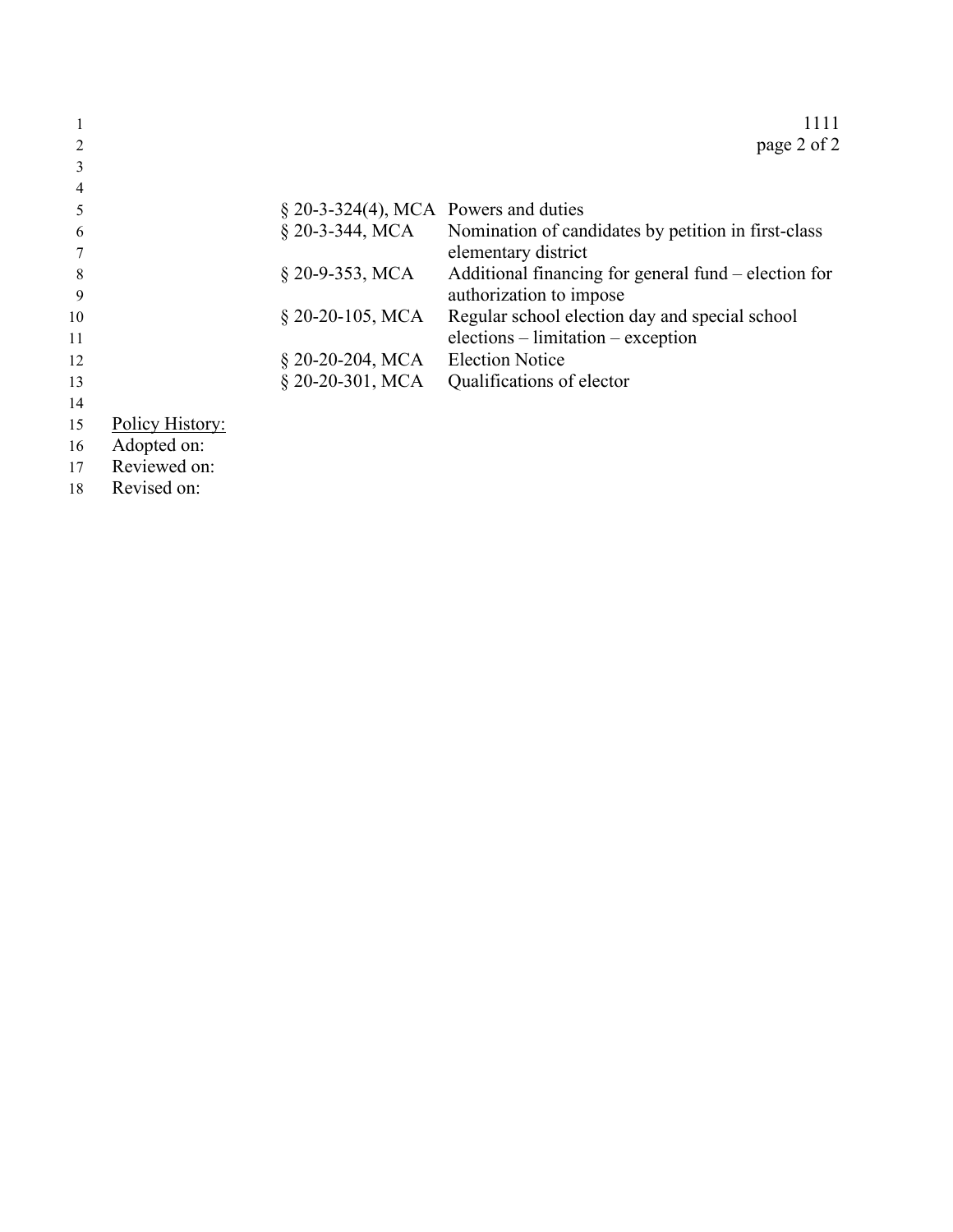| 1                                                                          | <b>Philipsburg School District</b>              |                                |                                                                                                                                                                                                                                                                                                                                                                                                                                                                                                                                                                                                                                                                                                                                                                                                                                                                                                                                                                                                    |      |
|----------------------------------------------------------------------------|-------------------------------------------------|--------------------------------|----------------------------------------------------------------------------------------------------------------------------------------------------------------------------------------------------------------------------------------------------------------------------------------------------------------------------------------------------------------------------------------------------------------------------------------------------------------------------------------------------------------------------------------------------------------------------------------------------------------------------------------------------------------------------------------------------------------------------------------------------------------------------------------------------------------------------------------------------------------------------------------------------------------------------------------------------------------------------------------------------|------|
| 2<br>3                                                                     | <b>THE BOARD OF TRUSTEES</b>                    |                                |                                                                                                                                                                                                                                                                                                                                                                                                                                                                                                                                                                                                                                                                                                                                                                                                                                                                                                                                                                                                    | 1130 |
| 4                                                                          |                                                 |                                |                                                                                                                                                                                                                                                                                                                                                                                                                                                                                                                                                                                                                                                                                                                                                                                                                                                                                                                                                                                                    |      |
| 5                                                                          | Committees                                      |                                |                                                                                                                                                                                                                                                                                                                                                                                                                                                                                                                                                                                                                                                                                                                                                                                                                                                                                                                                                                                                    |      |
| 6<br>7                                                                     |                                                 | <b>Board Member Committees</b> |                                                                                                                                                                                                                                                                                                                                                                                                                                                                                                                                                                                                                                                                                                                                                                                                                                                                                                                                                                                                    |      |
| 8<br>9<br>10<br>11<br>12                                                   | committee meetings shall be open to the public. |                                | The Board may create Board member committees as deemed necessary. The Board Chair will<br>make all appointments to Board member committees. Notice of Board member committee<br>meetings shall be given in the same manner as notice for special meetings, and Board member                                                                                                                                                                                                                                                                                                                                                                                                                                                                                                                                                                                                                                                                                                                        |      |
| 13<br>14                                                                   | <b>Citizen Committees</b>                       |                                |                                                                                                                                                                                                                                                                                                                                                                                                                                                                                                                                                                                                                                                                                                                                                                                                                                                                                                                                                                                                    |      |
| 15                                                                         |                                                 |                                |                                                                                                                                                                                                                                                                                                                                                                                                                                                                                                                                                                                                                                                                                                                                                                                                                                                                                                                                                                                                    |      |
| 16<br>17<br>18<br>19<br>20                                                 |                                                 |                                | The Board or the Superintendent may create committees that involve community members as<br>deemed necessary, either on an <i>ad hoc</i> or regular basis. The Board Chair or the Superintendent<br>will make all appointments to citizen committees and will establish the parameters and duties for<br>the citizen committees. Notice of citizen committee meetings shall be given in the same manner<br>as notice for special meetings, and citizen committee meetings shall be open to the public.                                                                                                                                                                                                                                                                                                                                                                                                                                                                                              |      |
| 21                                                                         |                                                 |                                |                                                                                                                                                                                                                                                                                                                                                                                                                                                                                                                                                                                                                                                                                                                                                                                                                                                                                                                                                                                                    |      |
| 22                                                                         | <b>Administrative Committees</b>                |                                |                                                                                                                                                                                                                                                                                                                                                                                                                                                                                                                                                                                                                                                                                                                                                                                                                                                                                                                                                                                                    |      |
| 23<br>24<br>25<br>26<br>27<br>28<br>29<br>30<br>31<br>32<br>33<br>34<br>35 | public.                                         |                                | The Superintendent may create administrative committees as deemed necessary. The<br>Superintendent will make all appointments to the administrative committees. In determining<br>whether an administrative committee meeting shall be open to the public, the following factors,<br>although not exhaustive in nature, should be considered: (1) the frequency with which the<br>committee meets; $(2)$ whether the committee is deliberating or just gathering facts; $(3)$ whether<br>the deliberations concern a matter of policy rather than ministerial or administrative functions;<br>(4) whether the committee members have executive authority and experience; and (5) the results<br>of the meeting. If the presiding officer determines that the administrative committee should be<br>held in compliance with the Open Meeting Act, he shall provide notice of the meeting in the<br>same manner as notice for a special meeting, and the administrative meeting shall be open to the |      |
| 36<br>37                                                                   | Legal Reference:                                |                                | § 2-3-203, MCA Meetings of public agencies and certain associations of<br>public agencies to be open to public - exceptions                                                                                                                                                                                                                                                                                                                                                                                                                                                                                                                                                                                                                                                                                                                                                                                                                                                                        |      |
| 38<br>39<br>40<br>41                                                       |                                                 |                                | Crofts v. Associated Press (2004), 2004 MT 120                                                                                                                                                                                                                                                                                                                                                                                                                                                                                                                                                                                                                                                                                                                                                                                                                                                                                                                                                     |      |
| 42<br>43<br>44                                                             | Policy History:<br>Adopted on:<br>Reviewed on:  |                                |                                                                                                                                                                                                                                                                                                                                                                                                                                                                                                                                                                                                                                                                                                                                                                                                                                                                                                                                                                                                    |      |
| 45                                                                         | Revised on:                                     |                                |                                                                                                                                                                                                                                                                                                                                                                                                                                                                                                                                                                                                                                                                                                                                                                                                                                                                                                                                                                                                    |      |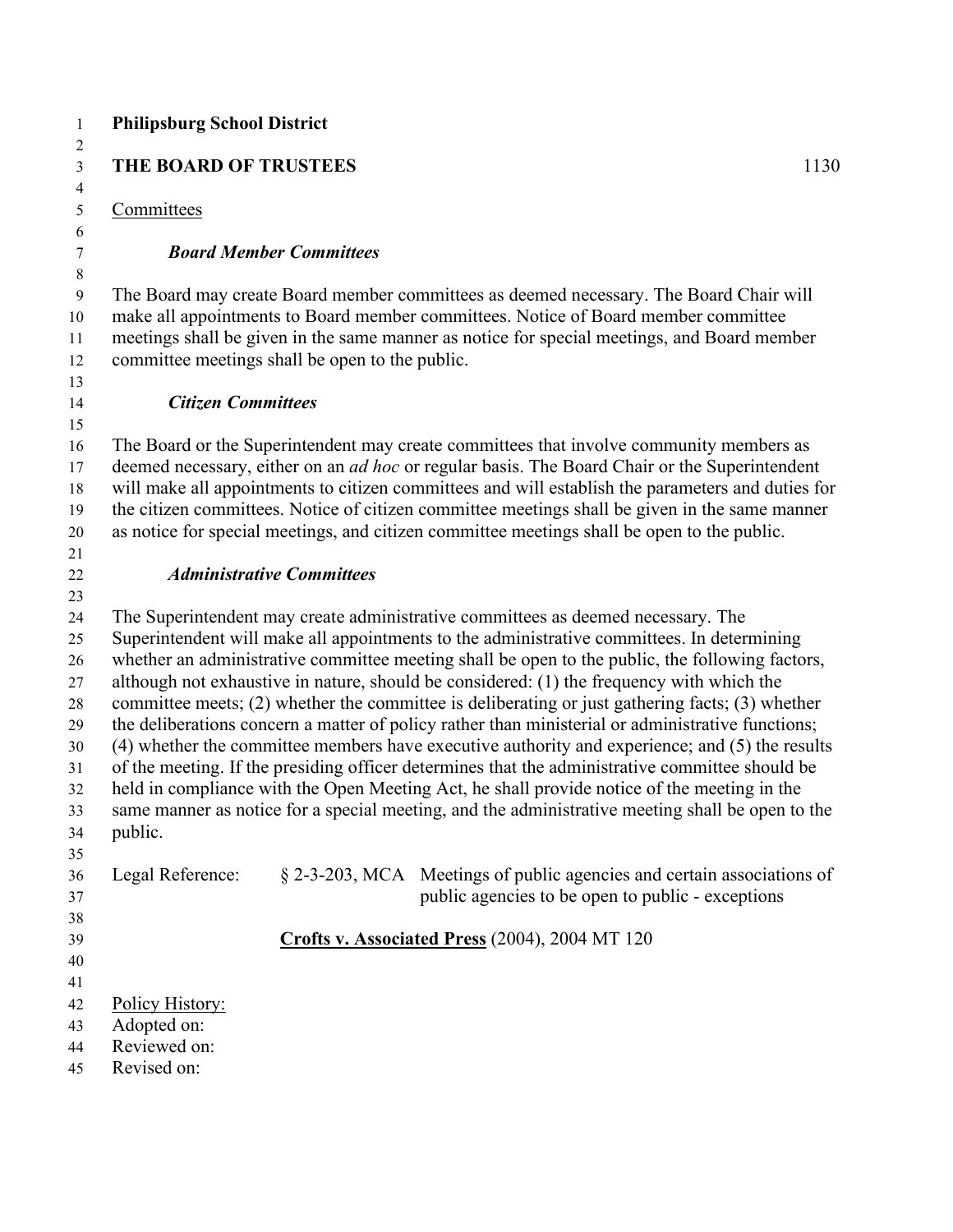| <b>Philipsburg School District</b> |                                                                    |                                                                                                                                                                                                                                                                                                  |
|------------------------------------|--------------------------------------------------------------------|--------------------------------------------------------------------------------------------------------------------------------------------------------------------------------------------------------------------------------------------------------------------------------------------------|
| THE BOARD OF TRUSTEES              |                                                                    | 1210                                                                                                                                                                                                                                                                                             |
|                                    | Qualifications, Terms, and Duties of Board Officers                |                                                                                                                                                                                                                                                                                                  |
|                                    | organizational meeting for a one (1) year term.                    | The Board officers are the Chair and Vice Chair. These officers are elected at the annual                                                                                                                                                                                                        |
| <b>Chair</b>                       |                                                                    |                                                                                                                                                                                                                                                                                                  |
|                                    |                                                                    | The Chair may be any trustee of the Board. The duties of the Chair include the following:                                                                                                                                                                                                        |
| $\bullet$                          |                                                                    | Preside at all meetings and conduct meetings in the manner prescribed by the Board's                                                                                                                                                                                                             |
| policies;                          | Make all Board committee appointments;                             |                                                                                                                                                                                                                                                                                                  |
| $\bullet$<br>$\bullet$             |                                                                    | Sign all papers and documents as required by law and as authorized by action of the                                                                                                                                                                                                              |
| Board;                             |                                                                    |                                                                                                                                                                                                                                                                                                  |
| $\bullet$                          | Close Board meetings as authorized by Montana law; and             |                                                                                                                                                                                                                                                                                                  |
|                                    | Act as spokesperson for the Board.                                 |                                                                                                                                                                                                                                                                                                  |
|                                    | members, including the right to participate in debate and to vote. | The Chair is permitted to participate in all Board meetings in a manner equal to all other Board                                                                                                                                                                                                 |
| <b>Vice Chair</b>                  |                                                                    |                                                                                                                                                                                                                                                                                                  |
|                                    |                                                                    | The Vice Chair shall preside at all Board meetings in the absence of the Chair and shall perform<br>all the duties of the Chair during the Chair's absence or unavailability. The Vice Chair shall<br>work closely with the Chair and shall assume whatever duties the Chairperson may delegate. |
| <b>Cross Reference:</b>            | Policy 1400                                                        | <b>Board Meetings</b>                                                                                                                                                                                                                                                                            |
| Legal References:                  | § 2-3-203, MCA                                                     | Meetings of public agencies and certain                                                                                                                                                                                                                                                          |
|                                    |                                                                    | associations of public agencies to be open to                                                                                                                                                                                                                                                    |
|                                    |                                                                    | public – exceptions                                                                                                                                                                                                                                                                              |
|                                    | $$20-3-321(2), MCA$                                                | Organization and officers                                                                                                                                                                                                                                                                        |
|                                    |                                                                    |                                                                                                                                                                                                                                                                                                  |
|                                    |                                                                    |                                                                                                                                                                                                                                                                                                  |
| Policy History:<br>Adopted on:     |                                                                    |                                                                                                                                                                                                                                                                                                  |
| Reviewed on:                       |                                                                    |                                                                                                                                                                                                                                                                                                  |
| Revised on:                        |                                                                    |                                                                                                                                                                                                                                                                                                  |
|                                    |                                                                    |                                                                                                                                                                                                                                                                                                  |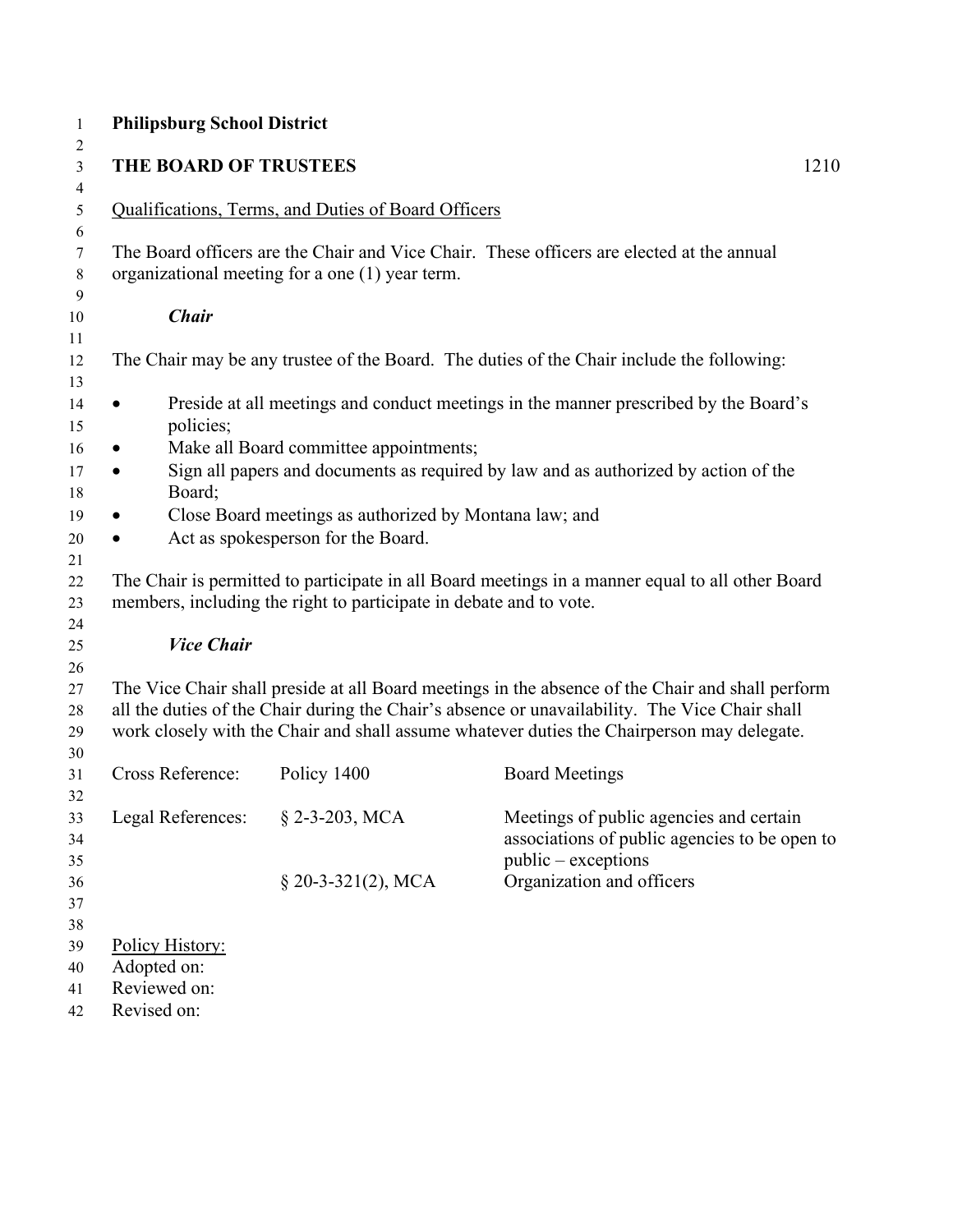| $\mathbf{1}$        | <b>Philipsburg School District</b>      |                                          |                                                                                                     |
|---------------------|-----------------------------------------|------------------------------------------|-----------------------------------------------------------------------------------------------------|
| $\overline{2}$      |                                         |                                          |                                                                                                     |
| 3                   | <b>THE BOARD OF TRUSTEES</b>            |                                          | 1240                                                                                                |
| $\overline{4}$<br>5 | Duties of Individual Trustees           |                                          |                                                                                                     |
| 6                   |                                         |                                          |                                                                                                     |
| 7                   |                                         |                                          | The authority of individual trustees is limited to participating in actions taken by the Board as a |
| 8                   |                                         |                                          | whole when legally in session. Trustees shall not assume responsibilities of administrators or      |
| 9                   |                                         |                                          | other staff members. The Board or staff shall not be bound by an action taken or statement made     |
| 10                  |                                         |                                          | by an individual trustee, except when such statement or action is pursuant to specific instructions |
| 11                  | and official action taken by the Board. |                                          |                                                                                                     |
| 12                  |                                         |                                          |                                                                                                     |
| 13                  |                                         |                                          | Each trustee shall review the agenda and attendant materials in advance of a meeting and shall be   |
| 14                  |                                         |                                          | prepared to participate in discussion and decision making for each agenda item. Each trustee        |
| 15                  |                                         |                                          | shall visit every school building at least once per year to examine its management, conditions,     |
| 16<br>17            | and needs.                              |                                          |                                                                                                     |
| 18                  |                                         |                                          | All trustees are obligated to attend Board meetings regularly. Whenever possible, a trustee shall   |
| 19                  |                                         |                                          | give advance notice to the Chair or Superintendent, of the trustee's inability to attend a Board    |
| 20                  |                                         |                                          | meeting. A majority of the Board may excuse a trustee's absence from a meeting if requested to      |
| 21                  |                                         |                                          | do so. The Board shall declare a position vacant after three (3) consecutive unexcused absences     |
| 22                  |                                         |                                          | from regular Board meetings, or when a trustee has been absent from the District for sixty (60)     |
| 23                  | consecutive days.                       |                                          |                                                                                                     |
| 24                  |                                         |                                          |                                                                                                     |
| 25                  |                                         |                                          |                                                                                                     |
| 26                  |                                         |                                          |                                                                                                     |
| 27                  | Cross Reference:                        | Resignations and Other Vacancies<br>1112 |                                                                                                     |
| 28<br>29            | Legal References:                       | § 20-3-301, MCA                          | Election and term of office                                                                         |
| 30                  |                                         | § 20-3-308, MCA                          | Vacancy of trustee position                                                                         |
| 31                  |                                         | $$20-3-324(21), MCA$                     | Powers and duties                                                                                   |
| 32                  |                                         | § 20-3-332, MCA                          | Personal immunity and liability of trustees                                                         |
| 33                  |                                         |                                          |                                                                                                     |
| 34                  | Policy History:                         |                                          |                                                                                                     |
| 35                  | Adopted on:                             |                                          |                                                                                                     |
| 36                  | Reviewed on:                            |                                          |                                                                                                     |
| 37                  | Revised on:                             |                                          |                                                                                                     |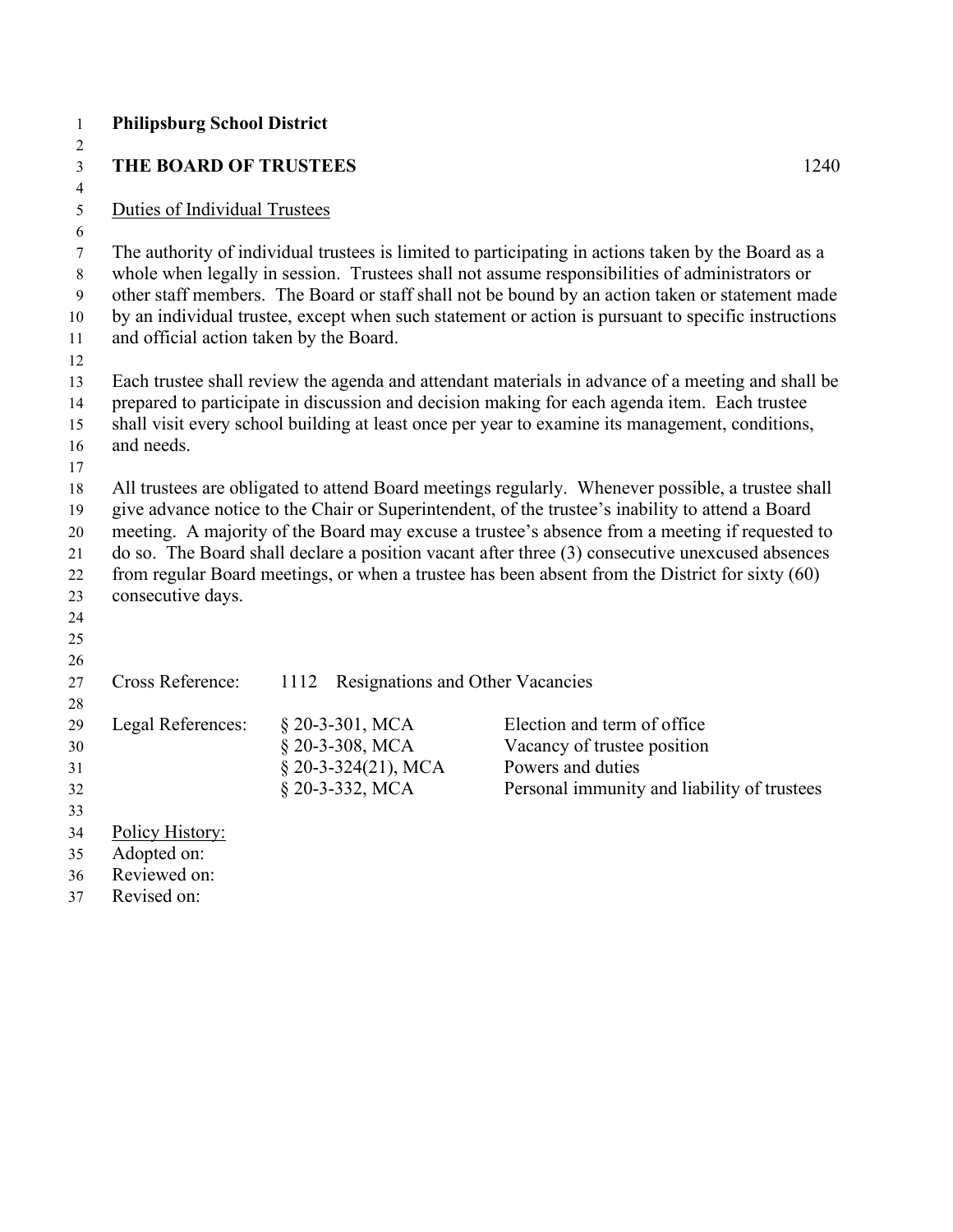|                        | <b>Philipsburg School District</b>                                                                                                                                                                                                                                                                                                                                                                                                                                                                                                                                                                                                                                                                                                                                                                                                                                                                     |      |
|------------------------|--------------------------------------------------------------------------------------------------------------------------------------------------------------------------------------------------------------------------------------------------------------------------------------------------------------------------------------------------------------------------------------------------------------------------------------------------------------------------------------------------------------------------------------------------------------------------------------------------------------------------------------------------------------------------------------------------------------------------------------------------------------------------------------------------------------------------------------------------------------------------------------------------------|------|
|                        | <b>THE BOARD OF TRUSTEES</b>                                                                                                                                                                                                                                                                                                                                                                                                                                                                                                                                                                                                                                                                                                                                                                                                                                                                           | 1401 |
|                        | Records Available to Public                                                                                                                                                                                                                                                                                                                                                                                                                                                                                                                                                                                                                                                                                                                                                                                                                                                                            |      |
|                        | The District is committed to effective records management including meeting legal standards for<br>record retention and protection of privacy, optimizing the use of space, minimizing the cost of<br>record retention, and properly destroying outdated records. This policy applies to all records,<br>regardless of whether they are maintained in hard copy, electronically, or in some other fashion.                                                                                                                                                                                                                                                                                                                                                                                                                                                                                             |      |
|                        | The District requires that its records be maintained in a consistent manner and be managed so<br>that the District:                                                                                                                                                                                                                                                                                                                                                                                                                                                                                                                                                                                                                                                                                                                                                                                    |      |
| $\bullet$<br>$\bullet$ | Meets legal standards for protection, storage and retrieval;<br>Protects the privacy of students and employees of the District;<br>Optimizes the use of space;                                                                                                                                                                                                                                                                                                                                                                                                                                                                                                                                                                                                                                                                                                                                         |      |
| $\bullet$              | Minimizes the cost of record retention; and<br>Destroys outdated records in an appropriate manner.                                                                                                                                                                                                                                                                                                                                                                                                                                                                                                                                                                                                                                                                                                                                                                                                     |      |
|                        | The Superintendent shall establish appropriate records management procedures and practices,<br>which shall be provided to staff members who manage records within the District. The Board<br>acknowledges the public's right to inspect and copy the District's public records, with certain<br>exceptions. Unless otherwise provided by law, a public record shall be accessible for inspection<br>and duplication either by written or oral request. The District shall respond to all such requests<br>within a reasonable period of time, generally not to exceed 10 business days. If the District<br>cannot respond to the request within 10 business days, the records custodian shall notify the<br>requestor in writing and provide a timeline for response to the request. If an oral request is not<br>responded to within 10 business days, the requestor must put the request in writing. |      |
|                        | The Superintendent shall designate essential records immediately necessary to:                                                                                                                                                                                                                                                                                                                                                                                                                                                                                                                                                                                                                                                                                                                                                                                                                         |      |
| $\bullet$<br>$\bullet$ | Respond to an emergency or disaster;<br>Begin recovery or reestablishment of operations during and after an emergency or<br>disaster;<br>Protect the health, safety, and property of District students and employees; or<br>Protect the assets, obligations, rights, history and resources of the District, its employees,<br>and students.                                                                                                                                                                                                                                                                                                                                                                                                                                                                                                                                                            |      |
| follows:               | The District will provide copies of all documents, including electronic communications, in the<br>medium in which those documents exists. Reasonable fees shall be charged for copies as                                                                                                                                                                                                                                                                                                                                                                                                                                                                                                                                                                                                                                                                                                               |      |
|                        | Copies of Board minutes at $15¢$ per page;<br>Copies of other materials at $25¢$ per page;                                                                                                                                                                                                                                                                                                                                                                                                                                                                                                                                                                                                                                                                                                                                                                                                             |      |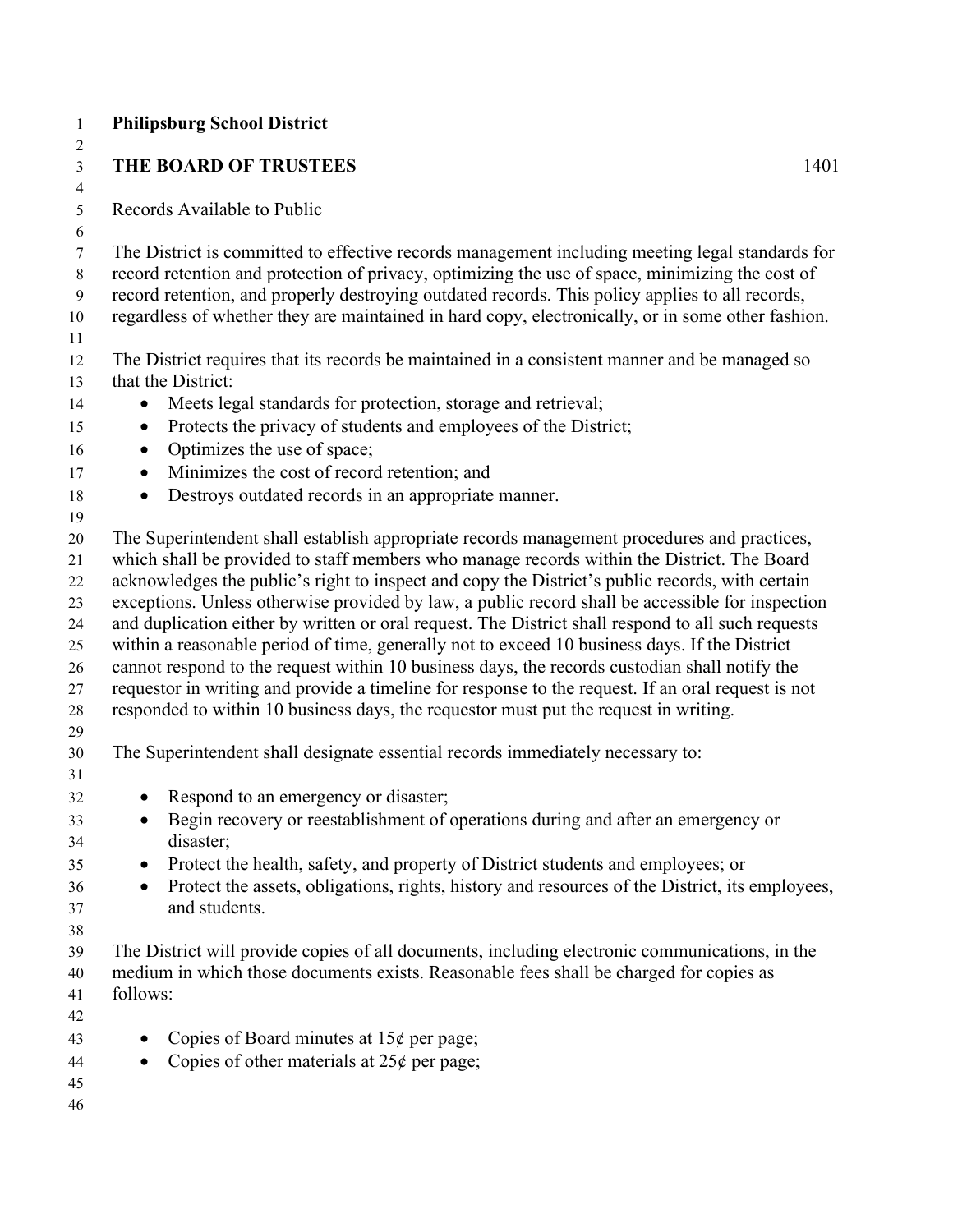|              |                                      | 1401                                                                                                                                                                                                                                                                                                                                                                                                                                                                                                |
|--------------|--------------------------------------|-----------------------------------------------------------------------------------------------------------------------------------------------------------------------------------------------------------------------------------------------------------------------------------------------------------------------------------------------------------------------------------------------------------------------------------------------------------------------------------------------------|
|              |                                      | Page 2 of 2                                                                                                                                                                                                                                                                                                                                                                                                                                                                                         |
|              |                                      |                                                                                                                                                                                                                                                                                                                                                                                                                                                                                                     |
|              |                                      |                                                                                                                                                                                                                                                                                                                                                                                                                                                                                                     |
| $\bullet$    |                                      | The actual costs directly incident to fulfilling a records request in the most cost-efficient                                                                                                                                                                                                                                                                                                                                                                                                       |
|              |                                      | and timely manner possible, including but not limited to the time required to gather the                                                                                                                                                                                                                                                                                                                                                                                                            |
|              |                                      |                                                                                                                                                                                                                                                                                                                                                                                                                                                                                                     |
| $\bullet$    |                                      | Actual cost of purchasing the electronic media used for transferring data, if the person                                                                                                                                                                                                                                                                                                                                                                                                            |
|              |                                      |                                                                                                                                                                                                                                                                                                                                                                                                                                                                                                     |
|              |                                      |                                                                                                                                                                                                                                                                                                                                                                                                                                                                                                     |
|              |                                      |                                                                                                                                                                                                                                                                                                                                                                                                                                                                                                     |
|              |                                      |                                                                                                                                                                                                                                                                                                                                                                                                                                                                                                     |
|              |                                      |                                                                                                                                                                                                                                                                                                                                                                                                                                                                                                     |
|              |                                      |                                                                                                                                                                                                                                                                                                                                                                                                                                                                                                     |
|              |                                      | Electronic Information and non-print records                                                                                                                                                                                                                                                                                                                                                                                                                                                        |
|              |                                      | District policy and record of acts                                                                                                                                                                                                                                                                                                                                                                                                                                                                  |
|              |                                      | Duties of trustees                                                                                                                                                                                                                                                                                                                                                                                                                                                                                  |
|              |                                      | <b>Computer Security Breach</b>                                                                                                                                                                                                                                                                                                                                                                                                                                                                     |
|              |                                      |                                                                                                                                                                                                                                                                                                                                                                                                                                                                                                     |
|              |                                      |                                                                                                                                                                                                                                                                                                                                                                                                                                                                                                     |
|              |                                      |                                                                                                                                                                                                                                                                                                                                                                                                                                                                                                     |
| Reviewed on: |                                      |                                                                                                                                                                                                                                                                                                                                                                                                                                                                                                     |
| Revised on:  |                                      |                                                                                                                                                                                                                                                                                                                                                                                                                                                                                                     |
|              | Legal References:<br>Policy History: | <b>Philipsburg School District</b><br><b>THE BOARD OF TRUSTEES</b><br>requested information; and<br>requesting the information does not provide the media.<br>The District shall comply with Montana law in addressing any unauthorized breaches of its<br>computer data security system, including but not limited to complying with all disclosure and<br>investigation requirements.<br>$\S$ 2-6-110, MCA<br>$§$ 20-3-323, MCA<br>$§ 20-9-213, MCA$<br>§ 30-14-1704, MCA<br>Adopted on: 08/14/19 |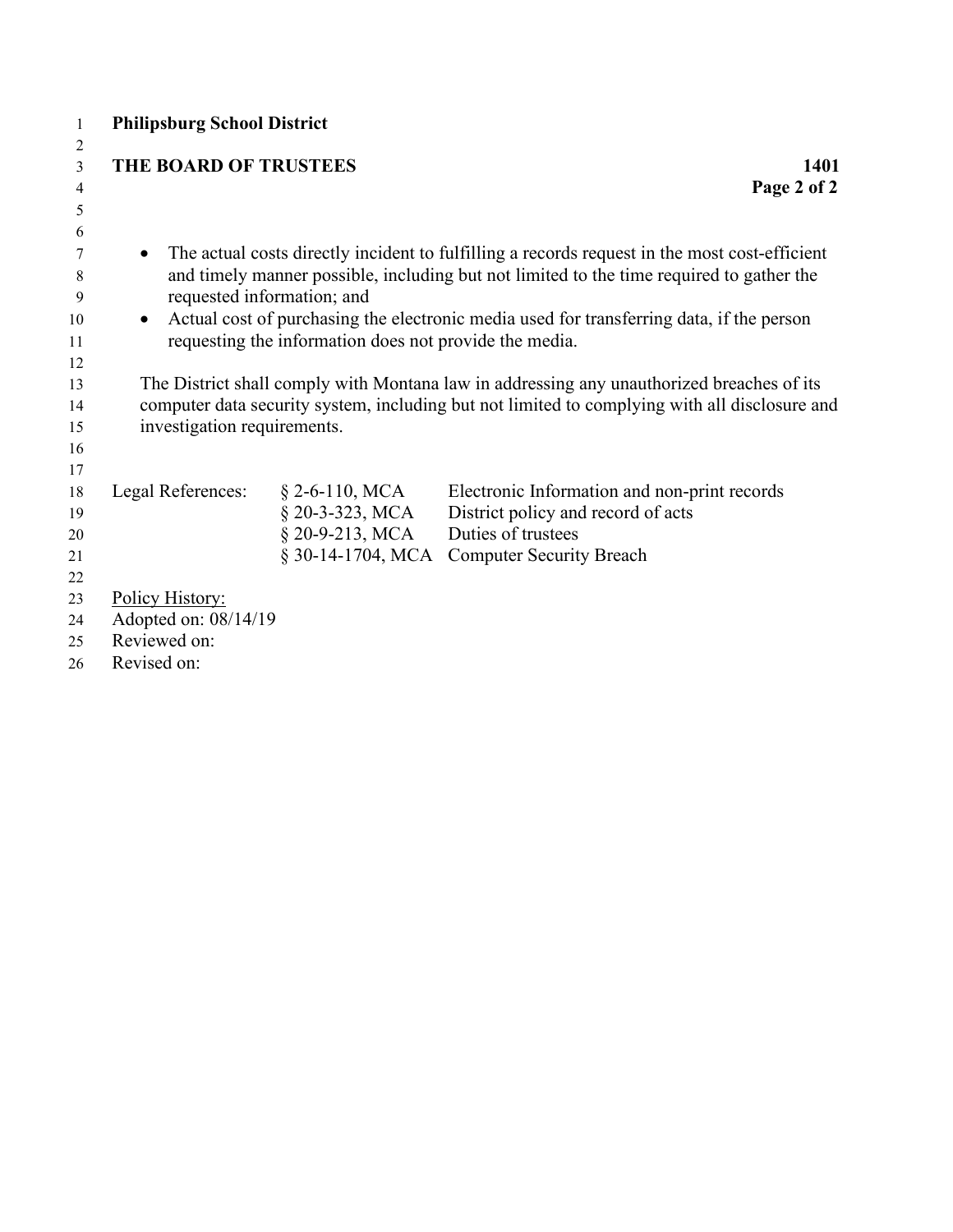|              |                                                                        | 1441                                                                                                                                                                                                                                                                                                                                                                                                                                                                                                                                                                                                                                                                                                                                                                                                                                                                                                                                                                                                                                                                                                                                                                                                                                                                                                                                                                                                                                                                                                                                                                                                                                                                                  |
|--------------|------------------------------------------------------------------------|---------------------------------------------------------------------------------------------------------------------------------------------------------------------------------------------------------------------------------------------------------------------------------------------------------------------------------------------------------------------------------------------------------------------------------------------------------------------------------------------------------------------------------------------------------------------------------------------------------------------------------------------------------------------------------------------------------------------------------------------------------------------------------------------------------------------------------------------------------------------------------------------------------------------------------------------------------------------------------------------------------------------------------------------------------------------------------------------------------------------------------------------------------------------------------------------------------------------------------------------------------------------------------------------------------------------------------------------------------------------------------------------------------------------------------------------------------------------------------------------------------------------------------------------------------------------------------------------------------------------------------------------------------------------------------------|
|              |                                                                        |                                                                                                                                                                                                                                                                                                                                                                                                                                                                                                                                                                                                                                                                                                                                                                                                                                                                                                                                                                                                                                                                                                                                                                                                                                                                                                                                                                                                                                                                                                                                                                                                                                                                                       |
|              |                                                                        |                                                                                                                                                                                                                                                                                                                                                                                                                                                                                                                                                                                                                                                                                                                                                                                                                                                                                                                                                                                                                                                                                                                                                                                                                                                                                                                                                                                                                                                                                                                                                                                                                                                                                       |
|              |                                                                        |                                                                                                                                                                                                                                                                                                                                                                                                                                                                                                                                                                                                                                                                                                                                                                                                                                                                                                                                                                                                                                                                                                                                                                                                                                                                                                                                                                                                                                                                                                                                                                                                                                                                                       |
|              |                                                                        |                                                                                                                                                                                                                                                                                                                                                                                                                                                                                                                                                                                                                                                                                                                                                                                                                                                                                                                                                                                                                                                                                                                                                                                                                                                                                                                                                                                                                                                                                                                                                                                                                                                                                       |
|              |                                                                        |                                                                                                                                                                                                                                                                                                                                                                                                                                                                                                                                                                                                                                                                                                                                                                                                                                                                                                                                                                                                                                                                                                                                                                                                                                                                                                                                                                                                                                                                                                                                                                                                                                                                                       |
|              |                                                                        |                                                                                                                                                                                                                                                                                                                                                                                                                                                                                                                                                                                                                                                                                                                                                                                                                                                                                                                                                                                                                                                                                                                                                                                                                                                                                                                                                                                                                                                                                                                                                                                                                                                                                       |
|              |                                                                        |                                                                                                                                                                                                                                                                                                                                                                                                                                                                                                                                                                                                                                                                                                                                                                                                                                                                                                                                                                                                                                                                                                                                                                                                                                                                                                                                                                                                                                                                                                                                                                                                                                                                                       |
|              |                                                                        |                                                                                                                                                                                                                                                                                                                                                                                                                                                                                                                                                                                                                                                                                                                                                                                                                                                                                                                                                                                                                                                                                                                                                                                                                                                                                                                                                                                                                                                                                                                                                                                                                                                                                       |
|              |                                                                        |                                                                                                                                                                                                                                                                                                                                                                                                                                                                                                                                                                                                                                                                                                                                                                                                                                                                                                                                                                                                                                                                                                                                                                                                                                                                                                                                                                                                                                                                                                                                                                                                                                                                                       |
|              |                                                                        |                                                                                                                                                                                                                                                                                                                                                                                                                                                                                                                                                                                                                                                                                                                                                                                                                                                                                                                                                                                                                                                                                                                                                                                                                                                                                                                                                                                                                                                                                                                                                                                                                                                                                       |
|              |                                                                        |                                                                                                                                                                                                                                                                                                                                                                                                                                                                                                                                                                                                                                                                                                                                                                                                                                                                                                                                                                                                                                                                                                                                                                                                                                                                                                                                                                                                                                                                                                                                                                                                                                                                                       |
|              |                                                                        |                                                                                                                                                                                                                                                                                                                                                                                                                                                                                                                                                                                                                                                                                                                                                                                                                                                                                                                                                                                                                                                                                                                                                                                                                                                                                                                                                                                                                                                                                                                                                                                                                                                                                       |
|              |                                                                        |                                                                                                                                                                                                                                                                                                                                                                                                                                                                                                                                                                                                                                                                                                                                                                                                                                                                                                                                                                                                                                                                                                                                                                                                                                                                                                                                                                                                                                                                                                                                                                                                                                                                                       |
|              |                                                                        |                                                                                                                                                                                                                                                                                                                                                                                                                                                                                                                                                                                                                                                                                                                                                                                                                                                                                                                                                                                                                                                                                                                                                                                                                                                                                                                                                                                                                                                                                                                                                                                                                                                                                       |
|              |                                                                        |                                                                                                                                                                                                                                                                                                                                                                                                                                                                                                                                                                                                                                                                                                                                                                                                                                                                                                                                                                                                                                                                                                                                                                                                                                                                                                                                                                                                                                                                                                                                                                                                                                                                                       |
|              |                                                                        |                                                                                                                                                                                                                                                                                                                                                                                                                                                                                                                                                                                                                                                                                                                                                                                                                                                                                                                                                                                                                                                                                                                                                                                                                                                                                                                                                                                                                                                                                                                                                                                                                                                                                       |
|              |                                                                        |                                                                                                                                                                                                                                                                                                                                                                                                                                                                                                                                                                                                                                                                                                                                                                                                                                                                                                                                                                                                                                                                                                                                                                                                                                                                                                                                                                                                                                                                                                                                                                                                                                                                                       |
|              |                                                                        |                                                                                                                                                                                                                                                                                                                                                                                                                                                                                                                                                                                                                                                                                                                                                                                                                                                                                                                                                                                                                                                                                                                                                                                                                                                                                                                                                                                                                                                                                                                                                                                                                                                                                       |
|              |                                                                        |                                                                                                                                                                                                                                                                                                                                                                                                                                                                                                                                                                                                                                                                                                                                                                                                                                                                                                                                                                                                                                                                                                                                                                                                                                                                                                                                                                                                                                                                                                                                                                                                                                                                                       |
|              |                                                                        |                                                                                                                                                                                                                                                                                                                                                                                                                                                                                                                                                                                                                                                                                                                                                                                                                                                                                                                                                                                                                                                                                                                                                                                                                                                                                                                                                                                                                                                                                                                                                                                                                                                                                       |
|              |                                                                        |                                                                                                                                                                                                                                                                                                                                                                                                                                                                                                                                                                                                                                                                                                                                                                                                                                                                                                                                                                                                                                                                                                                                                                                                                                                                                                                                                                                                                                                                                                                                                                                                                                                                                       |
|              |                                                                        |                                                                                                                                                                                                                                                                                                                                                                                                                                                                                                                                                                                                                                                                                                                                                                                                                                                                                                                                                                                                                                                                                                                                                                                                                                                                                                                                                                                                                                                                                                                                                                                                                                                                                       |
|              |                                                                        |                                                                                                                                                                                                                                                                                                                                                                                                                                                                                                                                                                                                                                                                                                                                                                                                                                                                                                                                                                                                                                                                                                                                                                                                                                                                                                                                                                                                                                                                                                                                                                                                                                                                                       |
|              |                                                                        |                                                                                                                                                                                                                                                                                                                                                                                                                                                                                                                                                                                                                                                                                                                                                                                                                                                                                                                                                                                                                                                                                                                                                                                                                                                                                                                                                                                                                                                                                                                                                                                                                                                                                       |
|              |                                                                        |                                                                                                                                                                                                                                                                                                                                                                                                                                                                                                                                                                                                                                                                                                                                                                                                                                                                                                                                                                                                                                                                                                                                                                                                                                                                                                                                                                                                                                                                                                                                                                                                                                                                                       |
|              |                                                                        |                                                                                                                                                                                                                                                                                                                                                                                                                                                                                                                                                                                                                                                                                                                                                                                                                                                                                                                                                                                                                                                                                                                                                                                                                                                                                                                                                                                                                                                                                                                                                                                                                                                                                       |
|              |                                                                        |                                                                                                                                                                                                                                                                                                                                                                                                                                                                                                                                                                                                                                                                                                                                                                                                                                                                                                                                                                                                                                                                                                                                                                                                                                                                                                                                                                                                                                                                                                                                                                                                                                                                                       |
| Reviewed on: |                                                                        |                                                                                                                                                                                                                                                                                                                                                                                                                                                                                                                                                                                                                                                                                                                                                                                                                                                                                                                                                                                                                                                                                                                                                                                                                                                                                                                                                                                                                                                                                                                                                                                                                                                                                       |
| Revised on:  |                                                                        |                                                                                                                                                                                                                                                                                                                                                                                                                                                                                                                                                                                                                                                                                                                                                                                                                                                                                                                                                                                                                                                                                                                                                                                                                                                                                                                                                                                                                                                                                                                                                                                                                                                                                       |
|              | Cross Reference:<br>Legal Reference:<br>Policy History:<br>Adopted on: | <b>Philipsburg School District</b><br>THE BOARD OF TRUSTEES<br><b>Audience Participation and Public Comment</b><br>The Board recognizes the value of public comment on educational issues and the importance of<br>involving members of the public in its meetings. The Board also recognizes the statutory and<br>constitutional rights of the public to participate in governmental operations. To allow fair and<br>orderly expression of public comments, the Board will permit public participation through oral or<br>written comments during the "public comment" section of the Board agenda and prior to a final<br>decision on a matter of significant interest to the public. The Chair will control such comment to<br>ensure an orderly progression of the meeting.<br>Board meetings are held in public but are not public meetings. Members of the public shall be<br>recognized and allowed input during the meeting, at the discretion of the Chair. Following<br>recognition by the Chair, individuals must identify themselves and then make comments as the<br>subject permits. The Chair may interrupt or terminate an individual's statement when<br>appropriate, including when statements are out of order, too lengthy, personally directed,<br>abusive, obscene, or irrelevant. The Board as a whole shall have the final decision in<br>determining the appropriateness of all such rulings.<br>1420<br><b>School Board Meeting Procedure</b><br>Article II, Section 8, Montana Constitution - Right of participation<br>Article II, Section 10, Montana Constitution – Right of privacy<br>§§ 2-3-101, et seq., MCA<br>Notice and Opportunity to Be Heard |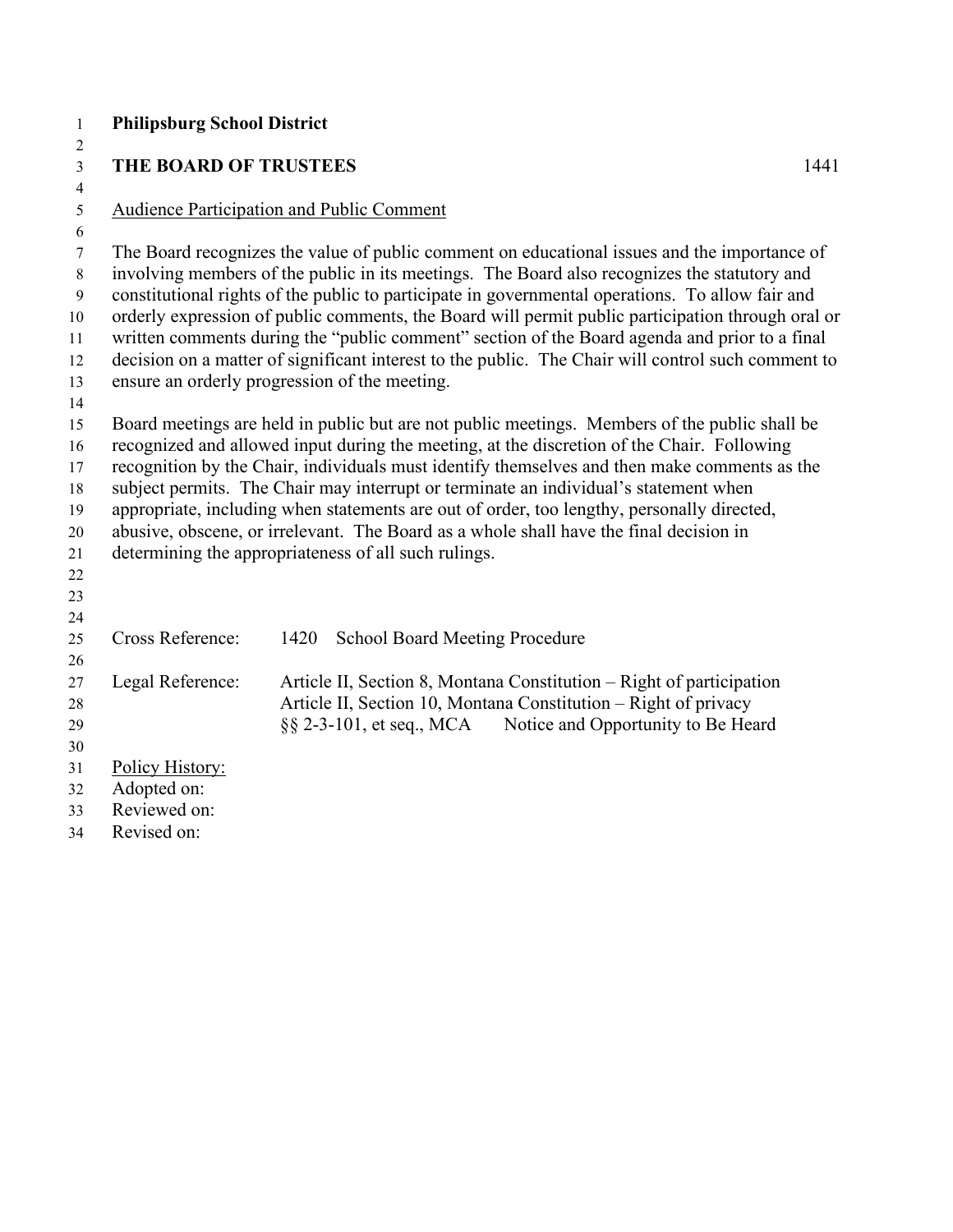| <b>Philipsburg School District</b>                                                                                                                                                       |      |
|------------------------------------------------------------------------------------------------------------------------------------------------------------------------------------------|------|
| THE BOARD OF TRUSTEES                                                                                                                                                                    | 1511 |
| Code of Ethics for School Board Members                                                                                                                                                  |      |
| AS A MEMBER OF MY LOCAL BOARD OF TRUSTEES, I WILL STRIVE TO IMPROVE<br>PUBLIC EDUCATION, AND TO THAT END I WILL:                                                                         |      |
| Attend all regularly scheduled Board meetings insofar as possible and become informed<br>concerning the issues to be considered at those meetings;                                       |      |
| Recognize that I should endeavor to make policy decisions only after full discussion at public<br>Board meetings;                                                                        |      |
| Make all decisions based on available facts and my independent judgment and refuse to<br>surrender that judgment to individuals or special interest groups;                              |      |
| Encourage the free expression of opinion by all Board members and seek systematic<br>communications between the Board and students, staff, and all elements of the community;            |      |
| Work with other Board members to establish effective Board policies and to delegate authority<br>for administration to the Superintendent;                                               |      |
| Recognize and respect the responsibilities that properly are delegated to the Superintendent;                                                                                            |      |
| Communicate to the Superintendent expression of public reaction to Board policies, school<br>programs, or staff;                                                                         |      |
| Support the employment of those persons best qualified to serve as school staff and insist on<br>regular and impartial evaluation of staff;                                              |      |
| Avoid being placed in a position of conflict of interest and refrain from using my Board position<br>for personal or partisan gain;                                                      |      |
| Avoid compromising the Board or administration by inappropriate individual action or<br>comments and respect the confidentiality of information that is privileged under applicable law; |      |
| Remember always that my first and greatest concern must be the educational welfare of students<br>attending public schools.                                                              |      |
| Policy History:<br>Adopted on:                                                                                                                                                           |      |
| Reviewed on:<br>Revised on:                                                                                                                                                              |      |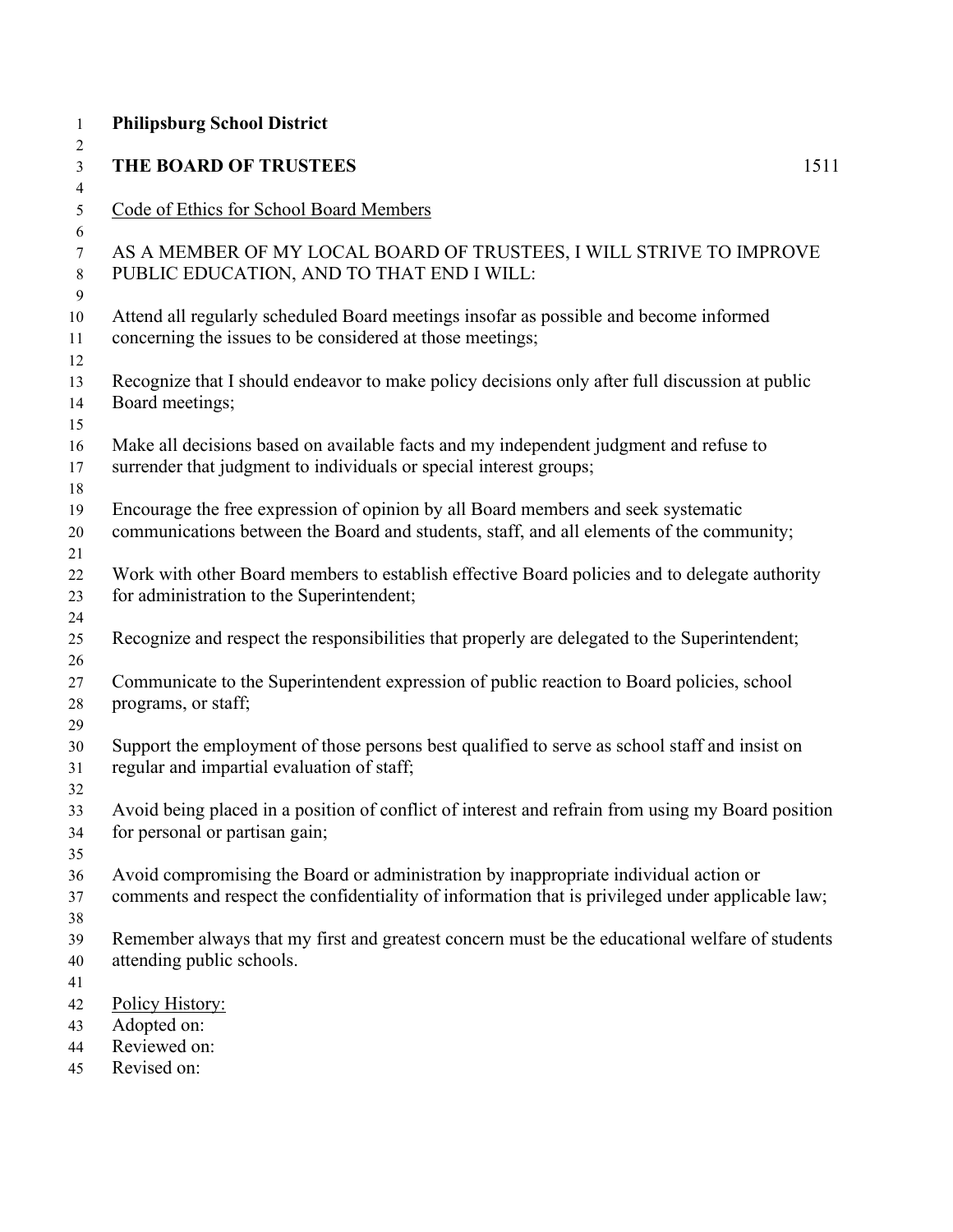|    | THE BOARD OF TRUSTEES                                                                                                                                                               | 1512        |
|----|-------------------------------------------------------------------------------------------------------------------------------------------------------------------------------------|-------------|
|    | Conflict of Interest                                                                                                                                                                | page 1 of 3 |
|    |                                                                                                                                                                                     |             |
|    | A trustee may not:                                                                                                                                                                  |             |
|    |                                                                                                                                                                                     |             |
| 1. | Engage in a substantial financial transaction for the trustee's private business purpose,                                                                                           |             |
| 2. | with a person whom the trustee inspects or supervises in the course of official duties.<br>Perform an official act directly and substantially affecting, to its economic benefit, a |             |
|    | business or other undertaking in which the trustee either has a substantial financial                                                                                               |             |
|    | interest or is engaged as counsel, consultant, representative, or agent.                                                                                                            |             |
| 3. | Perform an official act directly and substantially affecting a business or undertaking to its                                                                                       |             |
|    | economic detriment a business or other undertaking in which the trustee has a substantial                                                                                           |             |
|    | personal interest in a competing firm or undertaking.                                                                                                                               |             |
| 4. | Act as an agent or solicitor in the sale or supply of goods or services to a district.                                                                                              |             |
| 5. | Have a pecuniary interest, directly or indirectly, in any contract made by the Board, when                                                                                          |             |
|    | the trustee has more than a ten percent $(10\%)$ interest in the corporation. A contract does                                                                                       |             |
|    | not include: 1) merchandise sold to the highest bidder at public auctions; 2) investments                                                                                           |             |
|    | or deposits in financial institutions that are in the business of loaning or receiving money,                                                                                       |             |
|    | when such investments or deposits are made on a rotating or ratable basis among                                                                                                     |             |
|    | financial institutions in the community or when there is only one $(1)$ financial institution                                                                                       |             |
|    | in the community; or 3) contracts for professional services other than salaried services or                                                                                         |             |
|    | for maintenance or repair services or supplies when the services or supplies are not                                                                                                |             |
|    | reasonably available from other sources, if the interest of any Board member and a                                                                                                  |             |
|    | determination of such lack of availability are entered in the minutes of the Board meeting                                                                                          |             |
|    | at which the contract is considered.                                                                                                                                                |             |
| 6. | Be employed in any capacity by the District, with the exception of officiating at athletic                                                                                          |             |
|    | competitions under the auspices of the Montana Officials Association.                                                                                                               |             |
| 7. | Appoint to a position of trust or emolument any person related or connected by                                                                                                      |             |
|    | consanguinity within the fourth $(4th)$ degree or by affinity within the second $(2nd)$ degree.                                                                                     |             |
|    | This prohibition does not apply to the issuance of an employment contract to a<br>a.                                                                                                |             |
|    | person as a substitute teacher who is not employed as a substitute teacher for more                                                                                                 |             |
|    | than thirty five (35) consecutive school days.                                                                                                                                      |             |
|    | This prohibition does not apply to the renewal of an employment contract of a<br>b.                                                                                                 |             |
|    | person related to a Board member, who was initially hired before the Board                                                                                                          |             |
|    | member assumed the trustee position.                                                                                                                                                |             |
|    | This prohibition does not apply if trustees comply with the following<br>c.                                                                                                         |             |
|    | requirements: 1) All trustees, except the trustee related to the person to be                                                                                                       |             |
|    | employed or appointed, vote to employ the related person; 2) the trustee related to                                                                                                 |             |
|    | the person to be employed abstains from voting; and 3) the trustees give fifteen                                                                                                    |             |
|    | (15) days written notice of the time and place of their intended action in a                                                                                                        |             |
|    | newspaper of general circulation in the county where the school is located.                                                                                                         |             |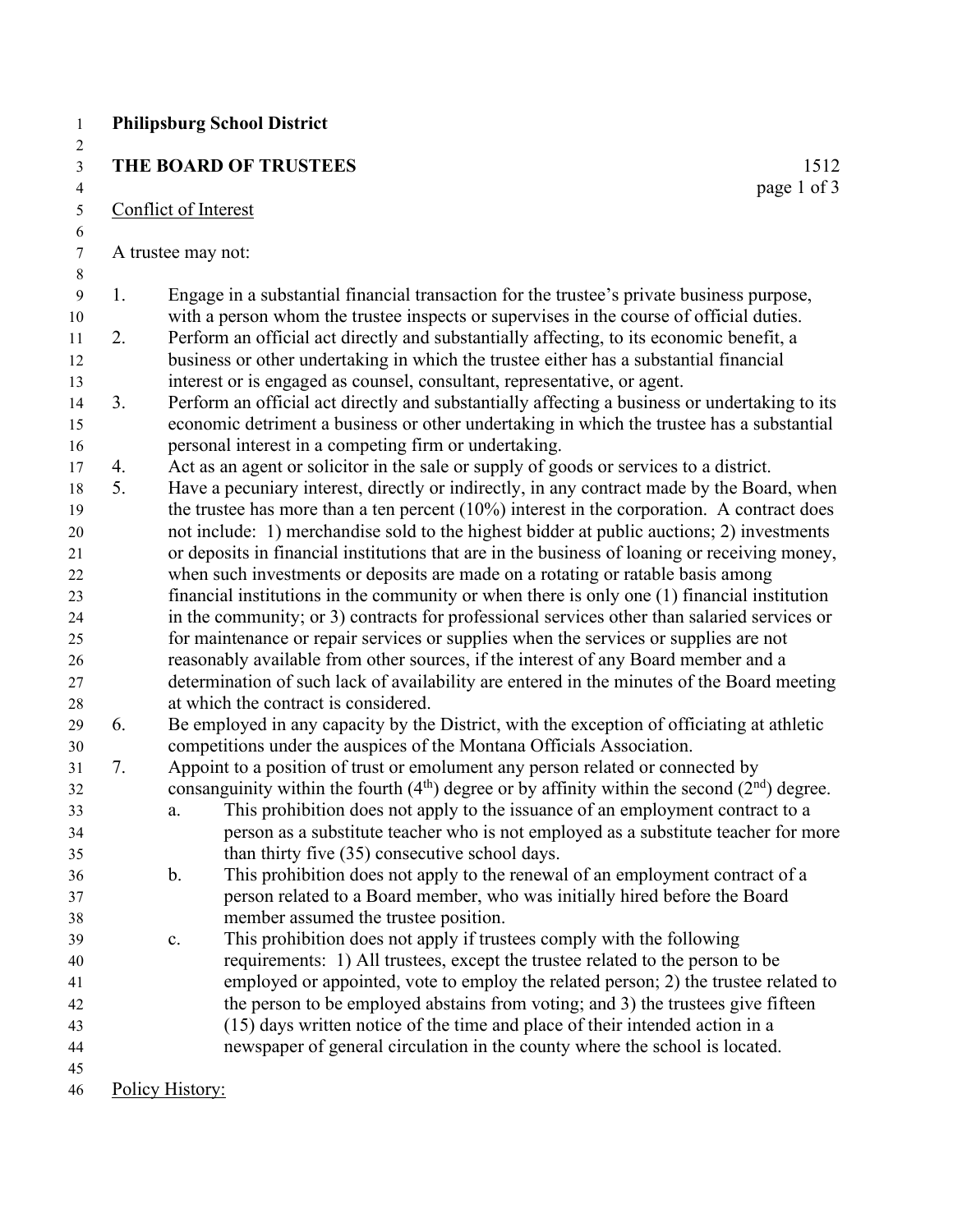|               | Adopted on:       |                    |                                                    |
|---------------|-------------------|--------------------|----------------------------------------------------|
| $\mathcal{L}$ | Reviewed on:      |                    |                                                    |
|               | Revised on:       |                    |                                                    |
| 4             |                   |                    |                                                    |
|               | Legal References: | $\S$ 2-2-105, MCA  | Ethical Requirements for Public Officers and       |
| 6             |                   |                    | <b>Public Employees</b>                            |
|               |                   | $$2-2-121, MCA$    | Rules of Conduct for Public Officers and Public    |
| 8             |                   |                    | Employees                                          |
| 9             |                   | $\S$ 20-9-204, MCA | Conflict of interest                               |
| 10            |                   | $§$ 20-1-201, MCA  | School officers not to act as agents               |
| 11            |                   | $\S$ 2-2-302, MCA  | Appointment of relative to office of trust or      |
| 12            |                   |                    | emolument unlawful -- exceptions -- publication of |
| 13            |                   |                    | notice.                                            |
|               |                   |                    |                                                    |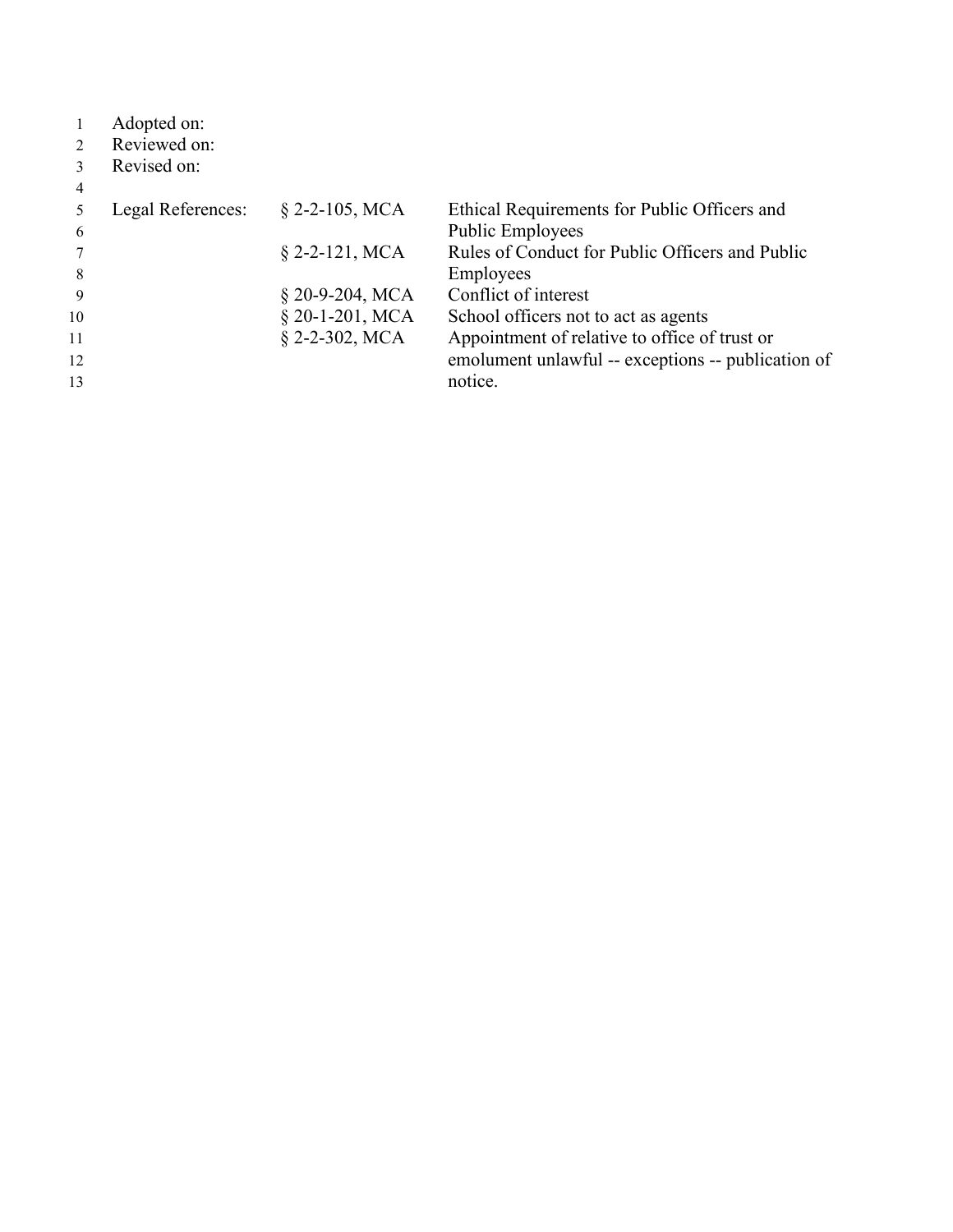|    | <b>Philipsburg School District</b>                            |                                                 |                                                                                                                                                            |      |
|----|---------------------------------------------------------------|-------------------------------------------------|------------------------------------------------------------------------------------------------------------------------------------------------------------|------|
|    | THE BOARD OF TRUSTEES                                         |                                                 |                                                                                                                                                            | 1513 |
|    | <b>Management Rights</b>                                      |                                                 |                                                                                                                                                            |      |
|    |                                                               |                                                 | The Board retains the right to operate and manage its affairs in such areas as but not limited to:                                                         |      |
| 1. | Direct employees;                                             |                                                 |                                                                                                                                                            |      |
| 2. |                                                               |                                                 | Employ, dismiss, promote, transfer, assign, and retain employees;                                                                                          |      |
| 3. |                                                               |                                                 | Relieve employees from duties because of lack of work or funds under conditions where<br>continuation of such work would be inefficient and nonproductive; |      |
| 4. |                                                               | Maintain the efficiency of District operations; |                                                                                                                                                            |      |
| 5. |                                                               | operations are to be conducted;                 | Determine the methods, means, job classifications, and personnel by which District                                                                         |      |
| 6. |                                                               | situations of emergency;                        | Take whatever actions may be necessary to carry out the missions of the District in                                                                        |      |
| 7. |                                                               |                                                 | Establish the methods and processes by which work is performed.                                                                                            |      |
|    |                                                               |                                                 | The Board reserves all other rights, statutory and inherent, as provided by state law.                                                                     |      |
|    | direction of all District programs.                           |                                                 | The Board also reserves the right to delegate authority to the Superintendent for the ongoing                                                              |      |
|    | Cross Reference:                                              | 6110 Superintendent                             |                                                                                                                                                            |      |
|    | Legal Reference:                                              | § 20-3-324, MCA<br>§ 39-31-303, MCA             | Powers and duties<br>Management rights of public employers                                                                                                 |      |
|    | Policy History:<br>Adopted on:<br>Reviewed on:<br>Revised on: |                                                 |                                                                                                                                                            |      |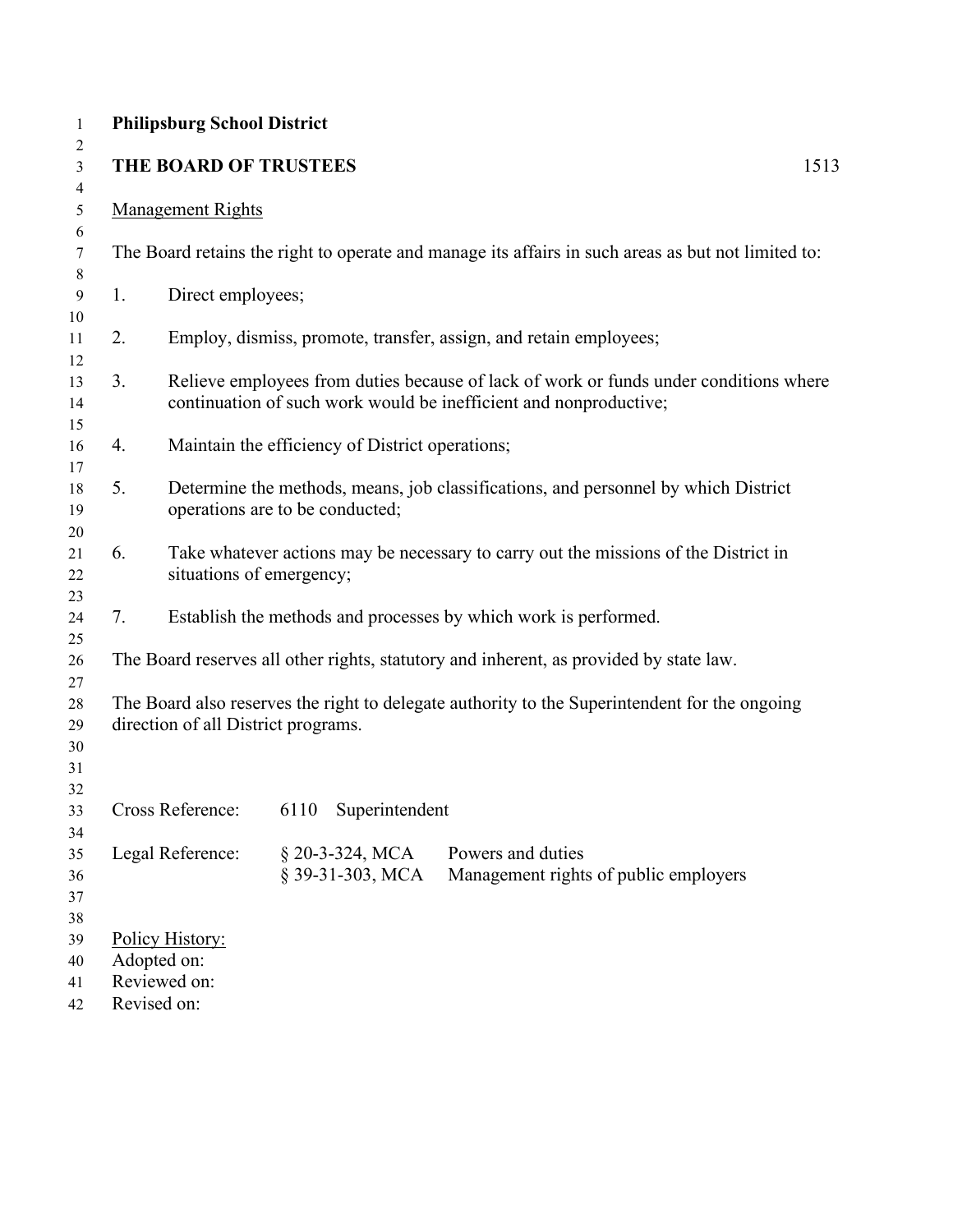| $\mathbf{1}$                     | <b>Philipsburg School District</b>                                                                                                                                                                                      |  |
|----------------------------------|-------------------------------------------------------------------------------------------------------------------------------------------------------------------------------------------------------------------------|--|
| $\overline{2}$<br>$\mathfrak{Z}$ | THE BOARD OF TRUSTEES<br>1520                                                                                                                                                                                           |  |
| $\overline{4}$                   |                                                                                                                                                                                                                         |  |
| 5                                | <b>Board/Staff Communications</b>                                                                                                                                                                                       |  |
| 6                                |                                                                                                                                                                                                                         |  |
| 7<br>8<br>9                      | Every reasonable means of communication is encouraged throughout the education community.<br>Nevertheless, an organization must maintain some order and structure to promote efficient and<br>effective communications. |  |
| 10                               |                                                                                                                                                                                                                         |  |
| 11                               | <b>Staff Communications to the Board</b>                                                                                                                                                                                |  |
| 12                               |                                                                                                                                                                                                                         |  |
| 13<br>14                         | All official communications or reports to the Board, from principals, supervisors, teachers, or<br>other staff members, shall be submitted through the Superintendent. This procedure shall not                         |  |
| 15                               | deny any staff member the right to appeal to the Board from administrative decisions, provided                                                                                                                          |  |
| 16                               | that the Superintendent shall have been notified of the forthcoming appeal and that it is                                                                                                                               |  |
| 17                               | processed according to the applicable procedures for complaints and grievances.                                                                                                                                         |  |
| 18                               |                                                                                                                                                                                                                         |  |
| 19                               | <b>Board Communications to Staff</b>                                                                                                                                                                                    |  |
| 20                               |                                                                                                                                                                                                                         |  |
| 21                               | All official communications, policies, and directives of staff interest and concern will be                                                                                                                             |  |
| 22<br>23                         | communicated to staff members through the Superintendent. The Superintendent will employ all<br>such media as are appropriate to keep staff fully informed of Board concerns and actions.                               |  |
| 24                               |                                                                                                                                                                                                                         |  |
| 25                               | <b>Visits to Schools</b>                                                                                                                                                                                                |  |
| 26                               |                                                                                                                                                                                                                         |  |
| 27                               | In accordance with Montana statutes, each trustee shall visit every school of the District at least                                                                                                                     |  |
| 28                               | once each school fiscal year to examine its condition and needs. As a courtesy, individual Board                                                                                                                        |  |
| 29                               | members interested in visiting schools should make arrangements for visitations through the                                                                                                                             |  |
| 30                               | principals of the various schools. Such visits shall be regarded as informal expressions of                                                                                                                             |  |
| 31                               | interest in school affairs and not as "inspections" or visits for supervisory or administrative                                                                                                                         |  |
| 32                               | purposes.                                                                                                                                                                                                               |  |
| 33                               |                                                                                                                                                                                                                         |  |
| 34                               |                                                                                                                                                                                                                         |  |
| 35                               | $$20-3-324(21), MCA$<br>Legal Reference:<br>Powers and duties                                                                                                                                                           |  |
| 36                               |                                                                                                                                                                                                                         |  |
| 37                               | Policy History:                                                                                                                                                                                                         |  |
| 38                               | Adopted on:                                                                                                                                                                                                             |  |
| 39                               | Reviewed on:<br>Revised on:                                                                                                                                                                                             |  |
| 40                               |                                                                                                                                                                                                                         |  |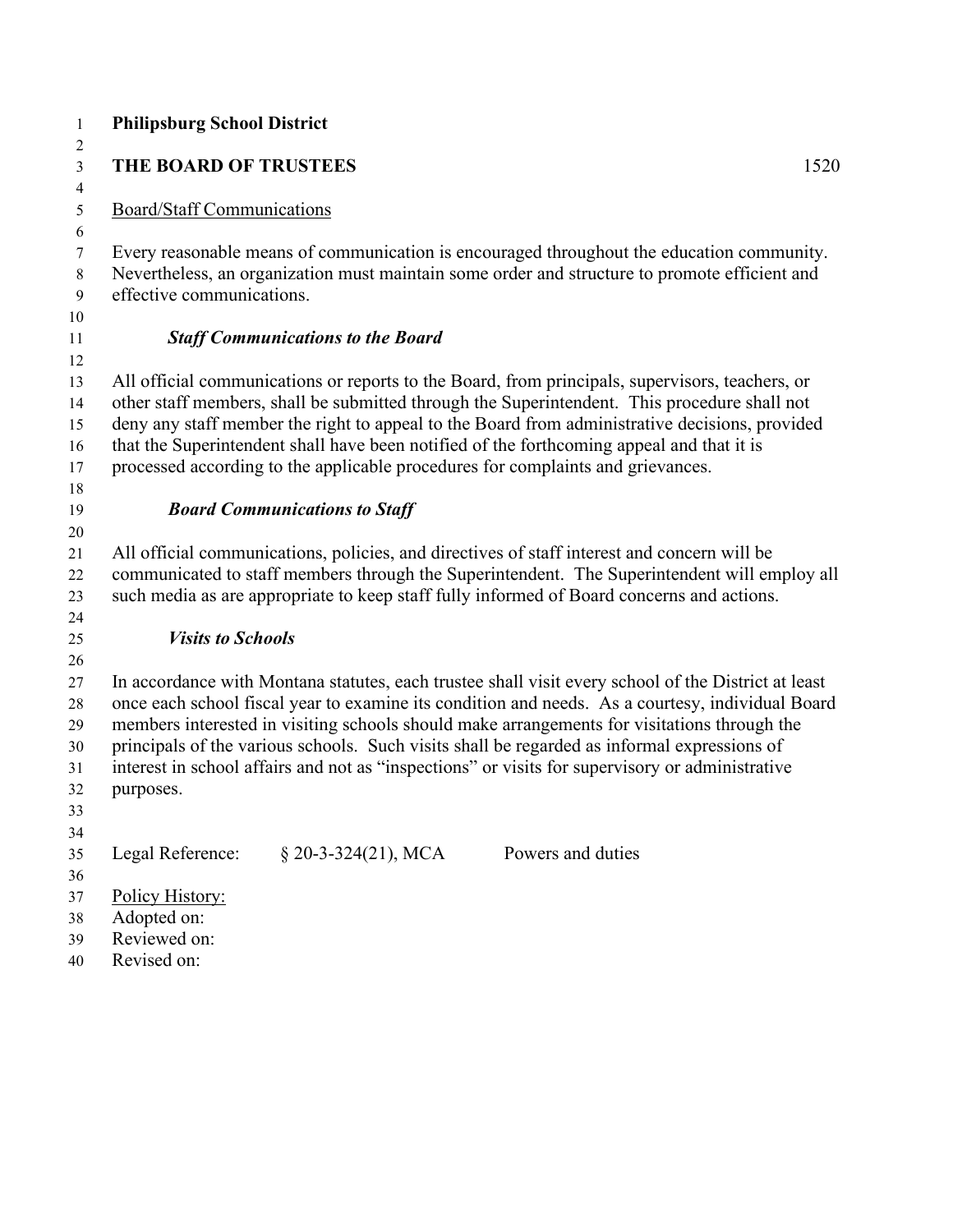| $\mathbf{1}$    |          | <b>Philipsburg School District</b>                                                                                                                                                      |
|-----------------|----------|-----------------------------------------------------------------------------------------------------------------------------------------------------------------------------------------|
| 2<br>3          |          | THE BOARD OF TRUSTEES<br>1531                                                                                                                                                           |
| $\overline{4}$  |          |                                                                                                                                                                                         |
| 5               |          | <b>Trustee Expenses</b>                                                                                                                                                                 |
| 6               |          |                                                                                                                                                                                         |
| 7               |          | <b>In-District</b>                                                                                                                                                                      |
| $8\phantom{.0}$ |          | A trustee shall not receive compensation for service as a trustee. Trustees living more than three                                                                                      |
| 9               |          | (3) miles from the meeting place shall be entitled to mileage at the rate stipulated in $\S 2$ -18-503,                                                                                 |
| 10              |          | MCA, for each mile of travel between their homes and the meeting place for each meeting of the                                                                                          |
| 11              |          | Board or for any meeting called by the County Superintendent. Reimbursement may be paid as                                                                                              |
| 12              |          | the travel is assumed or may accumulate until the end of the fiscal year, at the discretion of the                                                                                      |
| 13              | trustee. |                                                                                                                                                                                         |
| 14              |          |                                                                                                                                                                                         |
| 15              |          | <b>Out-of-District</b>                                                                                                                                                                  |
| 16              |          | Trustees attend workshops, training institutes, and conferences at both the state and national                                                                                          |
| 17<br>18        |          | levels. The District will pay all legitimate costs for trustees to attend out-of-District meetings,<br>with Board approval, at established rates for reimbursement set by the District: |
| 19              |          |                                                                                                                                                                                         |
| 20              | 1.       | Transportation as approved by the Board;                                                                                                                                                |
| 21              | 2.       | On-site transportation during the course of the meeting, i.e., bus, taxi, or rental car;                                                                                                |
| 22              | 3.       | Hotel or motel costs for trustee, as necessary;                                                                                                                                         |
| 23              | 4.       | Food costs as necessary;                                                                                                                                                                |
| 24              | 5.       | Telephone services for necessary communications with business or family, resulting from                                                                                                 |
| 25              |          | the trustee being away from Kalispell;                                                                                                                                                  |
| 26              | 6.       | Incidental expenditures for tips and other necessary costs attributable to the trustee's                                                                                                |
| 27              |          | attendance at a meeting; however, the District will not reimburse or pay for such items as                                                                                              |
| 28              |          | liquor, expenses of a spouse, separate entertainment, or other unnecessary expenditures.                                                                                                |
| 29              |          |                                                                                                                                                                                         |
| 30              |          |                                                                                                                                                                                         |
| 31              |          | Cross Reference:<br>7336                                                                                                                                                                |
| 32<br>33        |          | Travel Allowances and Expenses                                                                                                                                                          |
| 34              |          | Policy History:                                                                                                                                                                         |
| 35              |          | Adopted on:                                                                                                                                                                             |
| 36              |          | Reviewed on:                                                                                                                                                                            |
| 37              |          | Revised on:                                                                                                                                                                             |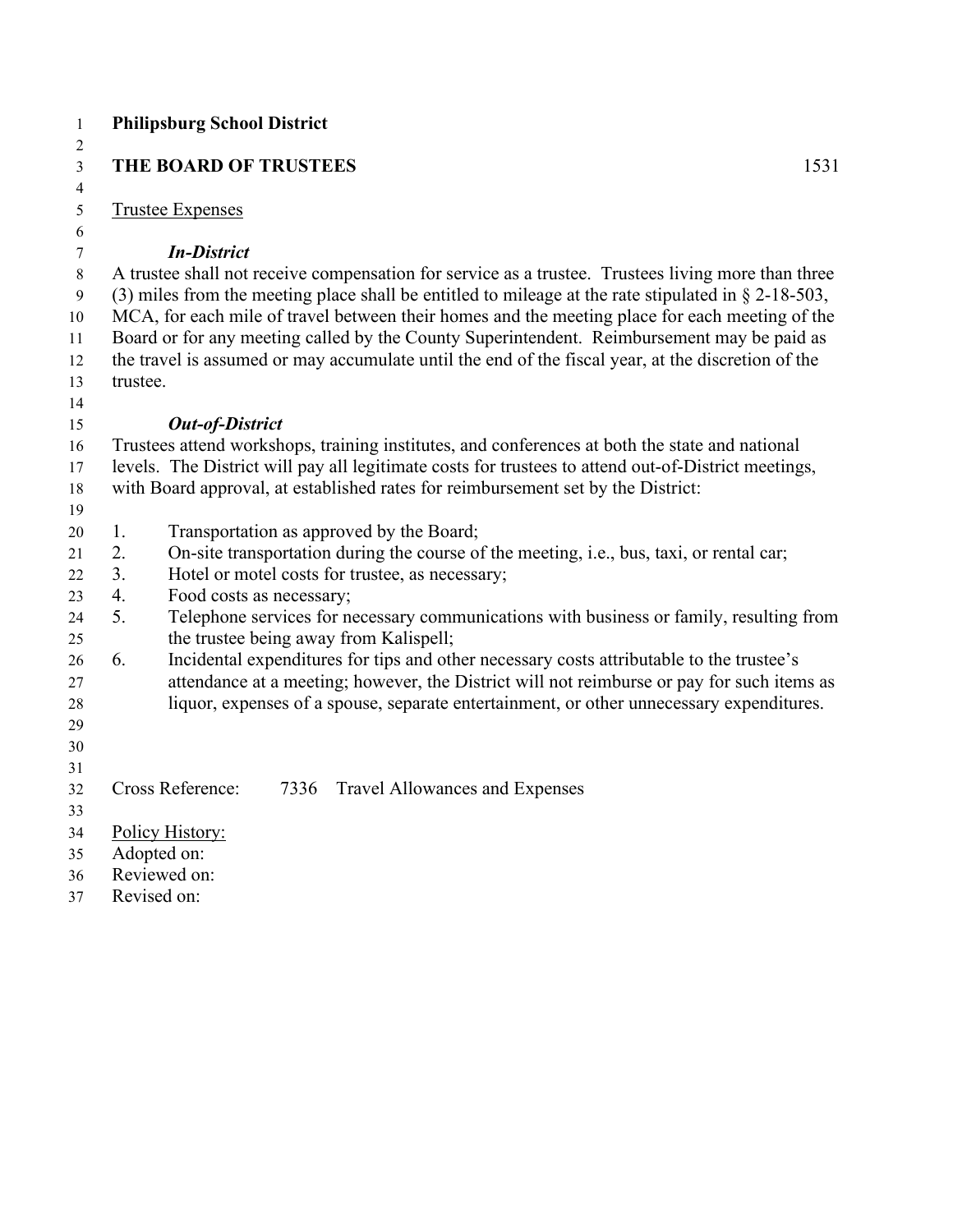| 1  | <b>Philipsburg School District</b> |                   |                                                                                                    |
|----|------------------------------------|-------------------|----------------------------------------------------------------------------------------------------|
| 2  |                                    |                   |                                                                                                    |
| 3  | <b>THE BOARD OF TRUSTEES</b>       |                   | 1532                                                                                               |
| 4  |                                    |                   |                                                                                                    |
| 5  | Trustee Insurance                  |                   |                                                                                                    |
| 6  |                                    |                   |                                                                                                    |
| 7  |                                    |                   | The District shall maintain sufficient insurance to protect the Board and its individual members   |
| 8  |                                    |                   | against liability arising from actions of the Board or its individual members while each is acting |
| 9  |                                    |                   | on behalf of the District and within the trustee's scope and authority.                            |
| 10 |                                    |                   |                                                                                                    |
| 11 |                                    |                   |                                                                                                    |
| 12 |                                    |                   |                                                                                                    |
| 13 | Legal References:                  | $§$ 20-3-331, MCA | Purchase of insurance – self-insurance plan                                                        |
| 14 |                                    | $§$ 20-3-332, MCA | Personal immunity and liability of trustees                                                        |
| 15 |                                    |                   |                                                                                                    |
| 16 |                                    |                   |                                                                                                    |
| 17 |                                    |                   |                                                                                                    |
| 18 | Policy History:                    |                   |                                                                                                    |
| 19 | Adopted on:                        |                   |                                                                                                    |
| 20 | Reviewed on:                       |                   |                                                                                                    |
| 21 | Revised on:                        |                   |                                                                                                    |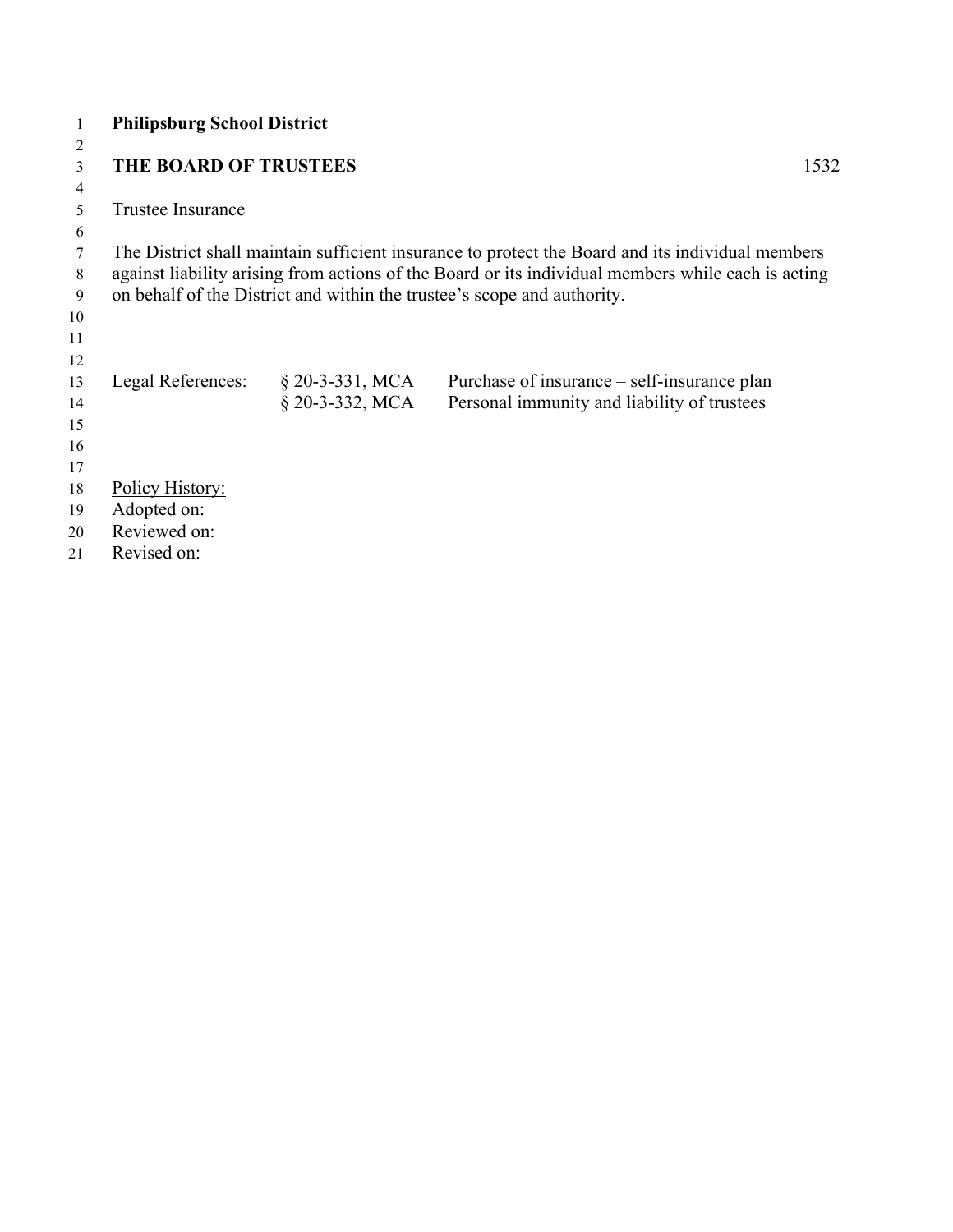| $\mathbf{1}$                           | <b>Philipsburg School District</b>                                                                                                                                                                                                                                                                                                                                                                                                                                                                                                                                           |
|----------------------------------------|------------------------------------------------------------------------------------------------------------------------------------------------------------------------------------------------------------------------------------------------------------------------------------------------------------------------------------------------------------------------------------------------------------------------------------------------------------------------------------------------------------------------------------------------------------------------------|
| 2                                      |                                                                                                                                                                                                                                                                                                                                                                                                                                                                                                                                                                              |
| $\mathfrak{Z}$                         | THE BOARD OF TRUSTEES<br>1700                                                                                                                                                                                                                                                                                                                                                                                                                                                                                                                                                |
| $\overline{4}$<br>5                    | page 1 of 3<br><b>Uniform Complaint Procedure</b>                                                                                                                                                                                                                                                                                                                                                                                                                                                                                                                            |
| 6<br>$\tau$<br>$8\,$<br>9<br>10<br>11  | The Board establishes this Uniform Complaint Procedure as a means to address complaints<br>arising within the District. This Uniform Complaint Procedure is intended to be used for all<br>complaints except those involving challenges to educational material and those governed by a<br>collective bargaining agreement.                                                                                                                                                                                                                                                  |
| 12<br>13<br>14<br>15<br>16             | The District requests all individuals to use this complaint procedure, when the individual<br>believes the Board or its employees or agents have violated the individual's rights under: (1)<br>Montana constitutional, statutory, or administrative law; (2) United States constitutional,<br>statutory, or regulatory law; or (3) Board policy.                                                                                                                                                                                                                            |
| 17<br>18<br>19<br>20<br>21<br>22<br>23 | The District will endeavor to respond to and resolve complaints without resorting to this formal<br>complaint procedure and, when a complaint is filed, to address the complaint promptly and<br>equitably. The right of a person to prompt and equitable resolution of a complaint filed<br>hereunder will not be impaired by a person's pursuit of other remedies. Use of this complaint<br>procedure is not a prerequisite to pursuit of other remedies, and use of this complaint procedure<br>does not extend any filing deadline related to pursuit of other remedies. |
| 24<br>25<br>26<br>27<br>28<br>29       | The Superintendent has the authority to contract with an investigator at any time during the<br>complaint procedure process. Within fifteen (15) calendar days of the Superintendent's receipt<br>of the independent investigator's report and recommendation, the Superintendent will respond to<br>the complaint and take such administrative steps as the Superintendent deems appropriate and<br>necessary.                                                                                                                                                              |
| 30                                     | Level 1: Informal                                                                                                                                                                                                                                                                                                                                                                                                                                                                                                                                                            |
| 31<br>32<br>33<br>34<br>35<br>36       | An individual with a complaint is first encouraged to discuss it with the appropriate teacher,<br>counselor, or building administrator, with the objective of resolving the matter promptly and<br>informally. An exception is that a complaint of sexual harassment should be discussed directly<br>with an administrator not involved in the alleged harassment.                                                                                                                                                                                                           |
| 37<br>38                               | Level 2: Building Administrator                                                                                                                                                                                                                                                                                                                                                                                                                                                                                                                                              |
| 39<br>40<br>41<br>42<br>43<br>44       | When a complaint has not been or cannot be resolved at Level 1, an individual may file a signed<br>and dated written complaint stating: $(1)$ the nature of the complaint; $(2)$ a description of the<br>event or incident giving rise to the complaint, including any school personnel involved; and (3)<br>the remedy or resolution requested. This written complaint must be filed within thirty (30)<br>calendar days of the event or incident or from the date an individual could reasonably become<br>aware of such event or incident.                                |
|                                        |                                                                                                                                                                                                                                                                                                                                                                                                                                                                                                                                                                              |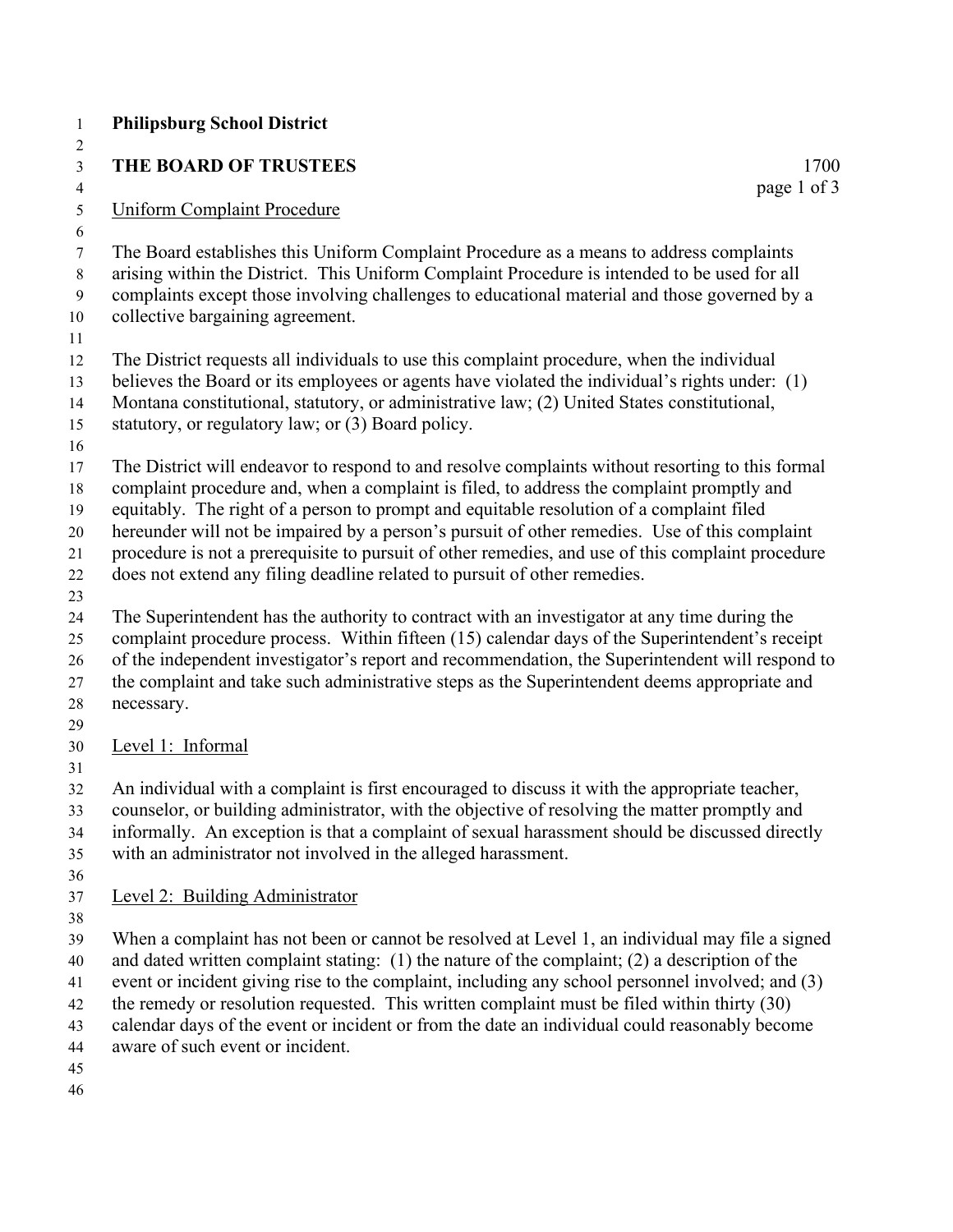1 1700 2 page 2 of 3

4 When a complaint alleges violation of Board policy or procedure, the building administrator will 5 investigate and attempt to resolve the complaint. The administrator will respond in writing to the 6 complaint, within thirty (30) calendar days of the administrator's receipt of the complaint.

8 If either the complainant or the person against whom the complaint is filed is dissatisfied with 9 the administrator's decision, either may request, in writing, that the Superintendent review the administrator's decision. (See Level 3.) This request must be submitted to the Superintendent

within fifteen (15) calendar days of the administrator's decision.

When a complaint alleges sexual harassment or a violation of Title IX of the Education

Amendments of 1972 (the Civil Rights Act), Title II of the Americans with Disabilities Act of

1990, or Section 504 of the Rehabilitation Act of 1973, the building administrator will turn the

complaint over to a District nondiscrimination coordinator. The coordinator will complete an

investigation and file a report and recommendation with the Superintendent pursuant to the

District's Title IX and Section 504 Grievance Process. A coordinator may hire, with the

approval of the Superintendent, an investigator to conduct the investigation. Within fifteen (15)

calendar days of the Superintendent's receipt of the coordinator's or independent investigator's

report and recommendation, the Superintendent will respond to the complaint and take such

administrative steps as the Superintendent deems appropriate and necessary. If either the

 complainant or the person against whom the complaint is filed is dissatisfied with the Superintendent's decision, either may request, in writing, that the Board consider an appeal of

the Superintendent's decision. (See Level 4.) This request must be submitted in writing to the

Superintendent, within fifteen (15) calendar days of the Superintendent's written response to the

- complaint, for transmission to the Board.
- 

Level 3: Superintendent

If either the complainant or the person against whom the complaint is filed appeals the

administrator's decision provided for in Level 2, the Superintendent will review the complaint

and the administrator's decision. The Superintendent will respond in writing to the appeal,

within thirty (30) calendar days of the Superintendent's receipt of the written appeal. In

responding to the appeal, the Superintendent may: (1) meet with the parties involved in the

complaint; (2) conduct a separate or supplementary investigation; (3) engage an investigator or

other District employees to assist with the appeal; and/or (4) take other steps appropriate or

- helpful in resolving the complaint.
- 

If either the complainant or the person against whom the complaint is filed is dissatisfied with

the Superintendent's decision, either may request, in writing, that the Board consider an appeal

of the Superintendent's decision. (See Level 4.) This request must be submitted in writing to the

Superintendent, within fifteen (15) calendar days of the Superintendent's written response to the

complaint, for transmission to the Board.